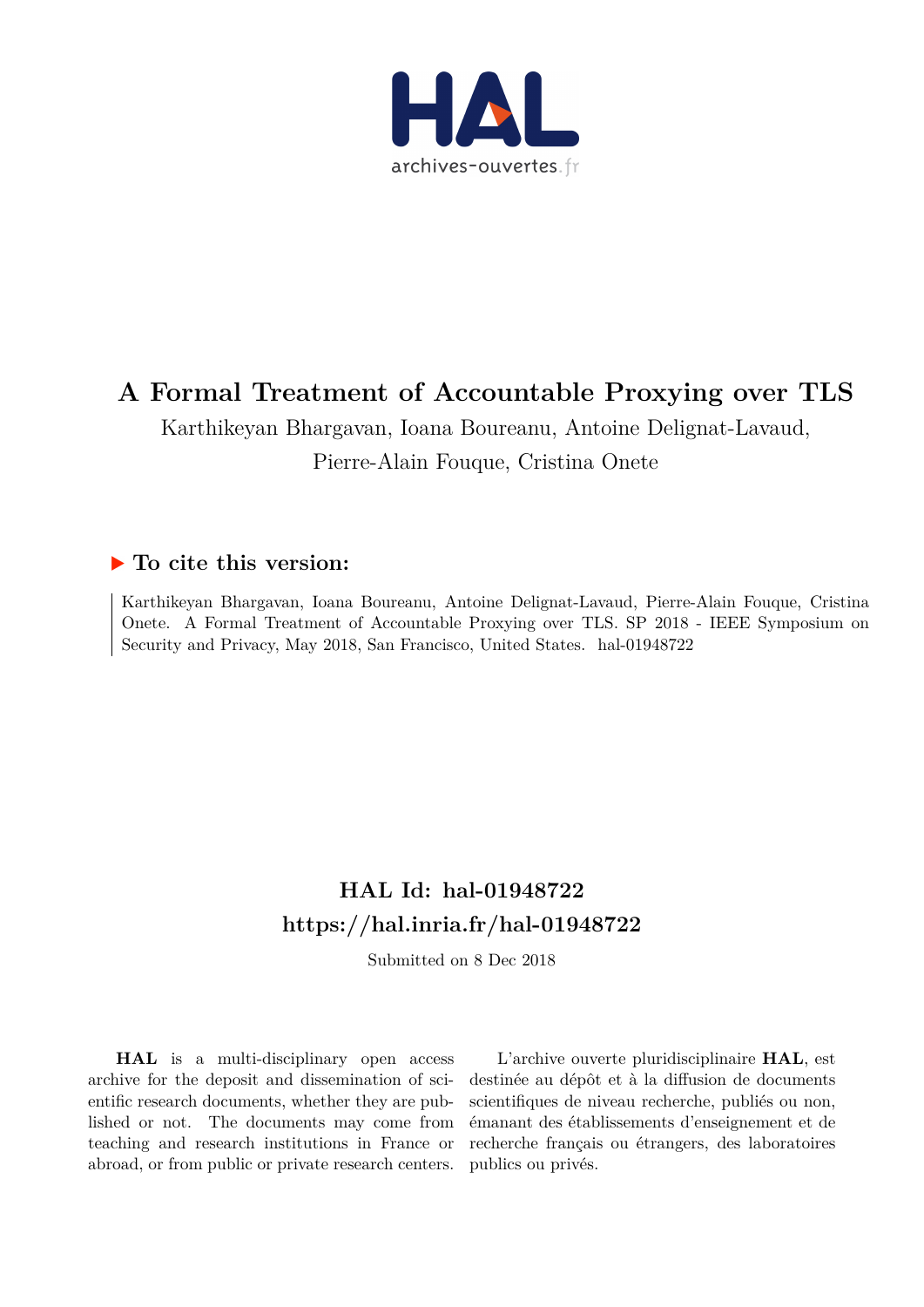## A Formal Treatment of Accountable Proxying over TLS

Karthikeyan Bhargavan<sup>1</sup>, Ioana Boureanu<sup>2</sup>, Antoine Delignat-Lavaud<sup>3</sup>, Pierre-Alain Fouque<sup>4</sup>, and Cristina Onete<sup>5</sup>

1 *Inria de Paris,* <sup>2</sup> *University of Surrey, SCCS* <sup>3</sup> *Microsoft Research,* <sup>4</sup> *Universite de Rennes 1, IRISA, ´*

<sup>5</sup> *Universite de Limoges, XLIM, CNRS 7252 ´*

*Email: karthikeyan.bhargavan@inria.fr, i.boureanu@surrey.ac.uk, antld@microsoft.com, pa.fouque@gmail.com, cristina.onete@gmail.com*

*Abstract*—Much of Internet traffic nowadays passes through active proxies, whose role is to inspect, filter, cache, or transform data exchanged between two endpoints. To perform their tasks, such proxies modify channel-securing protocols, like TLS, resulting in serious vulnerabilities. Such problems are exacerbated by the fact that middleboxes are often invisible to one or both endpoints, leading to a lack of *accountability*. A recent protocol, called mcTLS, pioneered accountability for proxies, which are authorized by the endpoints and given limited read/write permissions to application traffic.

Unfortunately, we show that mcTLS is insecure: the protocol modifies the TLS protocol, exposing it to a new class of *middlebox-confusion attacks*. Such attacks went unnoticed mainly because mcTLS lacked a formal analysis and security proofs. Hence, our second contribution is to formalize the goal of accountable proxying over secure channels. Third, we propose a provably-secure alternative to soon-to-be-standardized mcTLS: a generic and modular protocol-design that carefully composes generic secure channel-establishment protocols, which we prove secure. Finally, we present a proof-of-concept implementation of our design, instantiated with unmodified TLS 1.3 draft 23, and evaluate its overheads.

#### *Keywords*-mcTLS, TLS 1.3, provable security

### I. INTRODUCTION

Internet protocols are largely designed around the end-toend principle, which says that all application logic, except for the mundane activity of forwarding packets, should reside at the endpoints. However, a good portion of Internet traffic today passes through one or several active proxies or *middleboxes* that inspect, filter, and transform packets, based on dynamically configurable policies. These middleboxes include content delivery networks, personal and enterprise-level firewalls, compression proxies, malware scanners, parental-control content filters, and many other innetwork functionalities that are considered desirable by client institutions, web servers, and network operators.

All of these functionalities require read access and/or write access to client-server traffic, and are consequently hindered by the prevalence of end-to-end encryption protocols like Transport Layer Security (TLS). To continue working, middlebox providers have resorted to a variety of *ad-hoc* techniques that enable them to decrypt TLS traffic between clients and servers. These techniques necessarily contradict the end-to-end security goals of TLS, by turning a well-studied two-party secure channel into a non-standard

multi-party cryptographic protocol with unknown security properties. In fact, middleboxes often introduce new threats, since adversaries aiming to break secure connections can now attack not just endpoints but also the middleboxes. Our goal in this paper is to precisely identify these threats and to formally define the security goals of proxied TLS connections, in order to enable a rigorous evaluation of existing and new middlebox-based designs.

Content Delivery Networks. CDNs like Akamai and Cloudflare are good examples of widely-used active proxies. For example, Akamai owns 233,000 HTTP and HTTPS caching proxy servers in over 130 countries and within more than 1,600 networks around the world, serving 27% of the world's network traffic on behalf of many of the top websites. In October 2015, they estimated that 45% of their traffic was TLS-encrypted traffic [29] and this number has undoubtedly significantly increased since.

In order to serve TLS-traffic on behalf of a website, CDNs like Akamai need the website-owner to allow them to hold a valid X.509 certificate for the website's domain(s) and the associated private key on their behalf, essentially licensing the CDN to impersonate the website to connecting webbrowsers. This form of delegation endows a high degree of trust in the CDN infrastructure, since a bug or attack on any of the CDN's "edge" servers around the world may allow an attacker to steal the website's private key or other sensitive user data (*e.g.*see the recent Cloudbleed bug in Cloudflare [35]). Websites can try to mitigate this risk by delegating only certain subdomains to the CDN, rather than the full web-applications, but this has limited effectiveness on websites where JavaScript from one subdomain is routinely loaded on another.

An alternative to the CDN-architecture above, denoted Keyless SSL, is offered as a premium service by the CDN called Cloudflare. Cloudflare only gets the X.509 certificate for a CDN-ed domain (and the public key within the cert), and Cloudflare's customers securely store the associated private keys on their own servers, only granting a limited key-usage API to the Cloudflare's proxy servers. This design requires a minor refactoring of the TLS handshake, but even this small change results in a new three-party protocol whose security guarantees are subtle. Indeed, recently, Bhargavan et al. [4]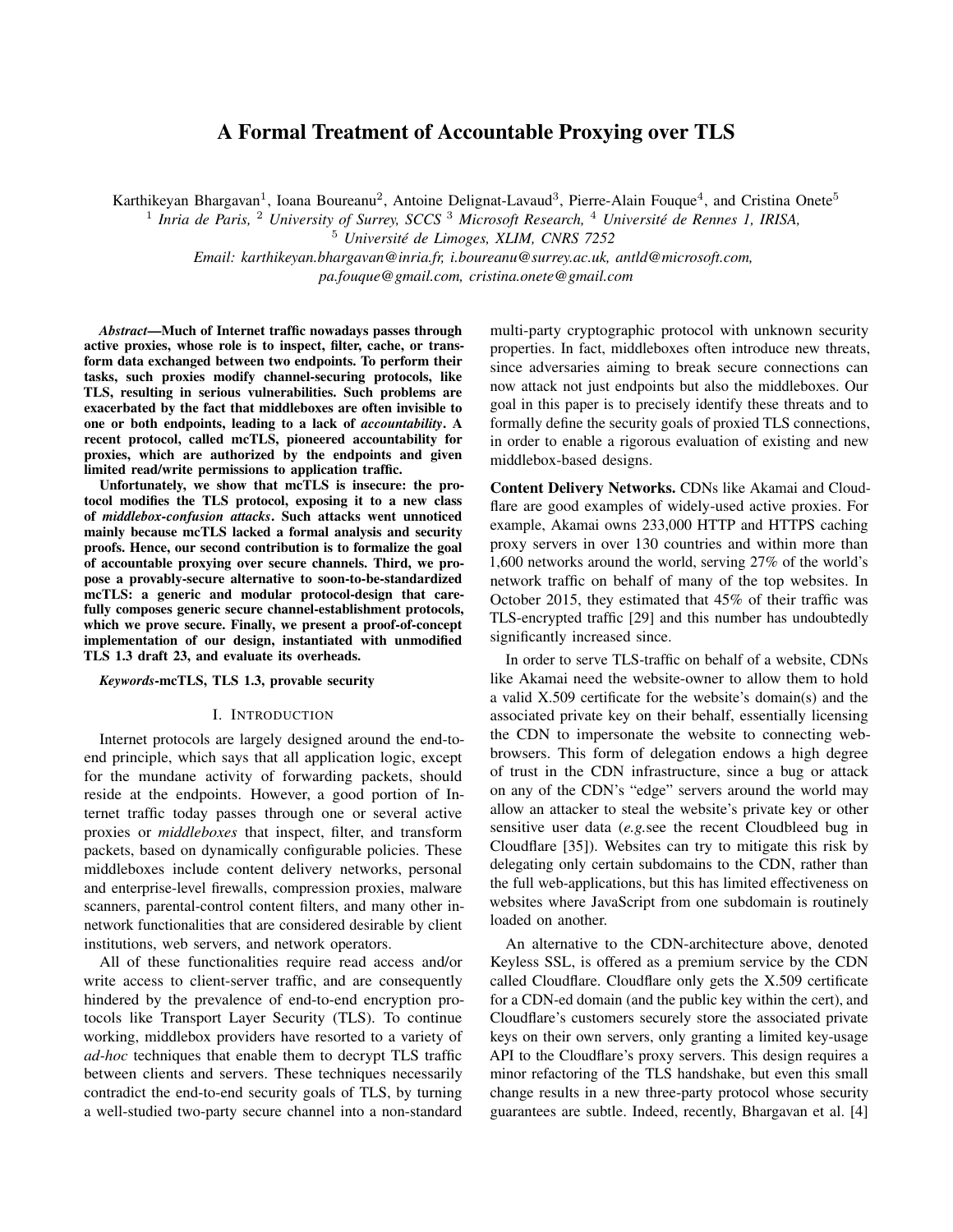demonstrated several vulnerabilities of Keyless SSL; they used a provable security approach to formally analyze it and proposed alternative designs that achieve stronger security goals, albeit with reduced performance.

Client-side firewalls and content filters. Firewalls are commonly used in enterprises and educational institutions to protect computers from malware and age-inappropriate content. To be able to inspect TLS traffic between machines inside the firewall and the open Web, these firewall proxies effectively mount a man-in-the-middle attack on the TLS connection by asking all clients to install a CA certificate that they can then use to issue certificates for any web server. This gross misuse of the public key infrastructure completely bypasses the end-to-end guarantees of TLS, and hence requires complete trust in the design and implementation of the proxy itself.

Worryingly, recent studies of such proxies uncovered a plethora of serious security issues, from inappropriate or inexistent certification validation and ciphersuite downgrades, to the execution of completely invalid TLS handshakes [15], [34]. A typical example of what can go wrong is the Superfish scandal of 2015 [18] where the private key of the CA certificate used by a client-side proxy was leaked, allowing attackers to impersonate any website to any client who used the proxy. More generally, client-side proxies that install root CA certificates are completely invisible to both the client and server, making it impossible for web browsers or websites to impose their own security policies for sensitive transactions, say between a client and a bank.

Fine-grained access control with mcTLS. A recent protocol called mcTLS [33] proposes a different design where all middleboxes are fully visible to both the client and the server, both of whom must agree on the read/write privileges of each middlebox before the middleboxes get to intercept the TLS connection. Hence, mcTLS offers fine-grained access control to both the client and server over all proxied TLS connections. To achieve this efficiently, the protocol significantly modifies the TLS handshake protocol, aggressively sharing messages and key material across multiple hops to perform several TLS handshakes at once.

Because of its excellent performance and support for finegrained policies, mcTLS is being standardized within the ETSI standards organization as the default middlebox security protocol for network operators.<sup>1</sup> Consequently, the protocol is poised to have a big impact on practical middlebox designs. However, before the protocol is standardized and widely deployed, we believe it is important to formalize its security goals and verify that mcTLS meets them.

The authors of mcTLS do offer an informal security analysis [33] of the protocol, but without a formal proof. Indeed, as we show in the next section, certain intended usecases of mcTLS are demonstrably insecure, which motivates the need for formal analysis, and provides a stark warning against tampering with existing protocols like TLS without a formal proof. This is particularly important for TLS 1.3, the new version of TLS which was designed to be provably secure and has received considerable attention from the academic community, but whose strong guarantees can still be completely broken by badly designed proxies.

Our approach and contributions. In this paper, we adopt a *provable security* approach to proxied TLS connections:

- We show that existing proxying mechanisms, including mcTLS, fail to ensure intuitive security notions of authentication, confidentiality, and integrity, even in common proxying scenarios.
- We provide (to our knowledge) the first fully formalized security definition for proxied TLS. We call this definition *authenticated and confidential channel establishment with accountable proxies* (ACCE-AP).
- We provide a modular protocol construction that only allows proxying with the full, explicit knowledge and consent of both partners (akin to mcTLS). Unlike mcTLS, our construction is provably secure and can be instantiated with any authenticated key-exchange (AKE) protocols which respect some reasonable conditions<sup>2</sup>. In particular, our design composes TLS connections in a way that allows us to rely on existing proofs of TLS, rather than prover our protocol's security from scratch.
- We describe a proof-of-concept implementation, showing how our new design can be deployed modularly on top of miTLS, a high-assurance TLS 1.3 library.

We provide a more extended review of related literature in Appendix A.

## II. ACTIVE PROXY ARCHITECTURES AND THEIR FLAWS

The goal of an active proxy is to provide in-network functionality between a client and a server, while preserving (as much as possible) end-to-end confidentiality, authentication, and data integrity. Figure 1 depicts a typical scenario with one proxy. We note that the proxy may offer its services to many clients and servers, some of whom may be malicious or otherwise controlled by an adversary. Furthermore, we assume that the TLS connections between the client and middlebox, and between the middlebox and server are subject to standard network attacks.

## *A. Proxying Architectures*

Existing proxying architectures can be broadly categorized in terms of which participants are aware of the proxying. We discuss two common setups below, before focusing on mcTLS, one of the most sophisticated and convincing proxying protocols designed to date.

<sup>&</sup>lt;sup>1</sup>https://portal.etsi.org/webapp/WorkProgram/Report\_WorkItem.asp? WKI\_ID=52930

 $2$ On the one hand, this means that we can use TLS 1.3 as our buildingblock. On the other hand, we do not use any specific property of a given version of TLS 1.3, not in the construction nor in the proofs.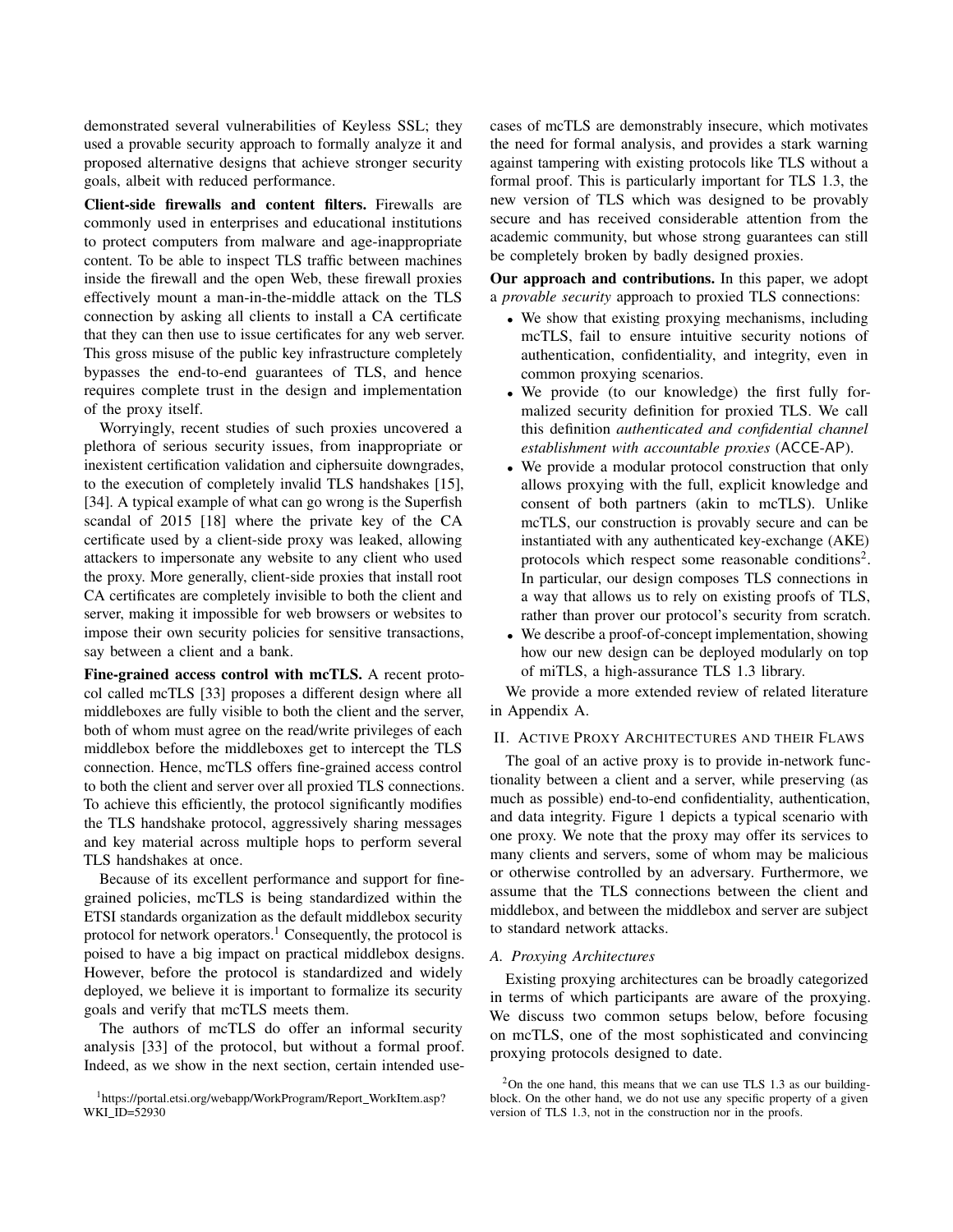

Figure 1: Active proxying

Invisible Proxies. Before encrypted connections became the norm, a variety of in-network proxies were used to provide compression, caching, load-balancing, and other bandwidthsaving or latency-reducing services. Once they were installed and configured, these proxies were *fully invisible* to both the client and server, since they could operate directly on unencrypted data. To continue working over TLS, these proxies need to be able to impersonate the client and the server to each other, a "feature" called *SSL Interception*. On the Web, clients are usually anonymous, but servers are identified by X.509 public-key certificates, and so such proxies need to have access to a valid certificate (and private key) for the server. This means that the proxy cannot be perfectly invisible to both parties. Either the proxy needs to be fully trusted by the server, who provisions it with a certificate, or it needs to be even more trusted by the client, who allows it to install a CA certificate that the proxy can use to impersonate any web server. We call the former design *client invisible* and the latter design *server invisible*.

Invisible proxies are attractive because they require little change to existing client-server deployment, but they are vulnerable to a number of attacks because the security of the TLS ecosystem relies on a careful collaboration between mechanisms implemented by both clients (web browsers) and servers (websites), and these mechanisms can be bypassed if one or both endpoints are unaware of the proxying. For example, modern browsers remember the certificates of important websites, through a technique called public-key pinning, and are able to enforce sophisticated certificate revocation policies through protocols like OCSP, but these protections no longer apply if the proxy uses its own certificate. Similarly, a browser or website may require a modern version of TLS with a strong ciphersuite, but the proxy may downgrade the connection to use a legacy version of the protocol. In addition, the high level of trust needed in the proxying software itself has been undermined by a series of flaws and attacks on middleboxes [15], [34], [18].

Accountable Proxies. The many vulnerabilities of invisible proxies stem from their adoption of ad hoc mechanisms based on misusing the public key infrastructure. An alternative is to design proxies that are not only visible, but request explicit authorization from one or both endpoints, and do not interfere with connections for which they do not have authorization. This would allow sensitive websites, like those for online banking, to forbid middleboxes and ensure that their clients' account details are not visible to any party other than the user's web browser. Such *accountable* designs may even

become mandatory because of privacy laws like the recently adopted Data Protection Regulation (EU regulation 2016/679), which requires that personal information pertaining to any citizen may only be sent, handled, and stored with that individual's express consent.

Accountability allows network operators to reintroduce innetwork functionality like caching and compression proxies over TLS without requiring full trust from clients and servers. For example, the Keyless SSL proposal from Cloudflare [4], and the related Lurk draft standard [30], enable server-visible caching proxies that require the proxy to contact a key server on every TLS session, allowing the key server to easily disable proxying based on a variety of server-side policies. These designs are not without their flaws, and alternative designs can offer even stronger and provably secure notions of accountability [4].

A new and radical proxy architecture, called mcTLS, offers even more fine-grained control over proxies' behaviors, by requiring both the client and the server to negotiate and agree upon the read-write access rights given to each intermediate proxy. In the rest of this section, we describe this important new protocol, curently undergoing standardization by ETSI, and evaluate its security. In particular, we describe several *middlebox confusion attacks* against mcTLS and use them to motivate a rigorous formal analysis of active proxying.

## *B. The mcTLS protocol*

The mcTLS protocol uses the same message formats and cryptographic constructions as TLS 1.2 (hence the name) but is a completely new multi-party protocol that modifies TLS in significant ways. The protocol features a client  $C$ , a server S, and a number of middleboxes situated between them. The server and the middleboxes are provisioned with publickey certificates. Each middlebox is given read and/or write permission to various mcTLS *contexts*, which are portions of an application-data stream, such as HTTP bodies/headers. For example, a firewall middlebox may only have read access for a particular HTTP header, whereas a caching middlebox may have write access to the full HTTP response. To enforce these access rights, the client and server generate read and write keys for each context and deliver them to each authorized middlebox over point-to-point TLS-like channels.

Figure 2 depicts the mcTLS protocol when run for a single middlebox, denoted  $MW$ . The handshake consists of three interleaved TLS-DHE (ephemeral Diffie-Hellman) handshakes that share messages and key material: the primary handshake between the client and the server, and two intermediate handshakes between the client and middlebox, and middlebox and server. The server and middlebox authenticate themselves on all connections, but the client is unauthenticated. The client and server exchange nonces  $N_C$ ,  $N_S$  and Diffie-Hellman key shares  $g^x$ ,  $g^y$ ; the middlebox adds its own nonce N<sub>MW</sub> and separate key shares  $g^z$ ,  $g^t$  for use with the client and server.

At the end of the handshake, three sets of channel keys are computed using the TLS 1.2 key-derivation mechanism: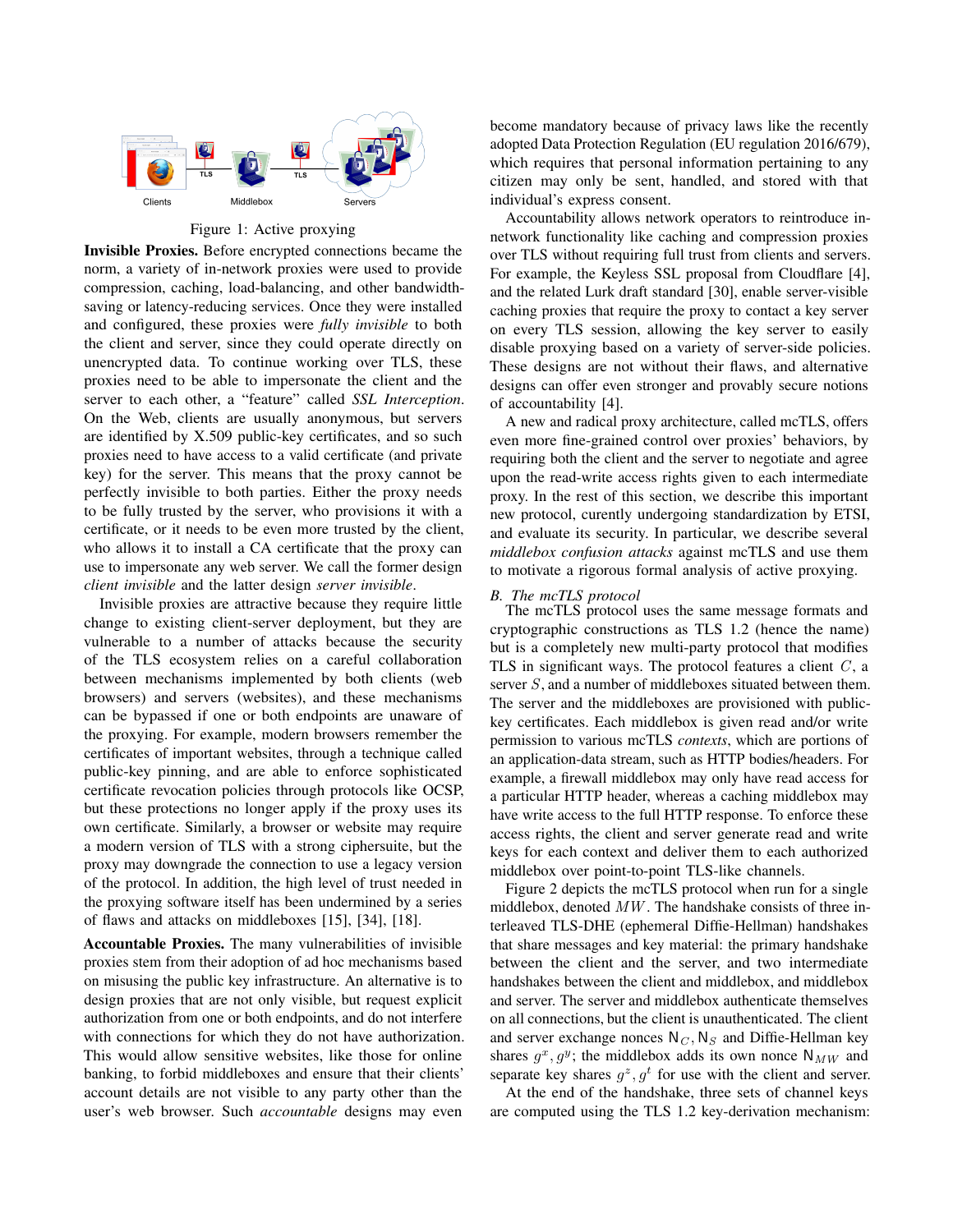

Figure 2: The mcTLS Handshake.

the client and server derive keys from  $g^{xy}$ , N<sub>C</sub>, and N<sub>S</sub>, the client and middlebox derive keys from  $g^{xz}$ , N<sub>C</sub>, and N<sub>MW</sub>, the middlebox and server derive keys from  $g^{yt}$ , N<sub>MW</sub>, and  $N<sub>S</sub>$ . These channel keys are then used to distribute contextspecific read and write keys. The client and server generate independent context keys, say by applying a key derivation function to local temporary secrets  $(S_C, S_S)$ , and deliver these keys to each other and to each authorized middlebox. After delivering the context keys, the two endpoints complete the handshake by exchanging Finished messages that contain MACs over the *entire transcript* as seen by each endpoints over the two sessions it runs, to ensure that none of the handshake messages has been tampered with.

Next, the client and server start exchanging application data; the data stream is divided into fragments, each fragment is labeled with a specific context and encrypted with the corresponding context key. Middleboxes that are authorized to read or write a particular context can then use the corresponding context keys to decrypt and/or reencrypt these packets, but not others.

The mcTLS protocol extends and deviates from the standard TLS 1.2 handshake in many ways. First, it adds a middlebox negotiation extension to the ClientHello and ServerHello messages, so that the client and server can agree upon the sequence of middleboxes they wish to use. Second, mcTLS reuses nonces and ephemeral Diffie-Hellman key shares between multiple connections, which is not recommended but is relatively harmless. Third, mcTLS only completes a full TLS handshake between the client and server; the client-middlebox and middlebox-server handshakes do not include any Finished messages, and so the middlebox cannot know whether the handshake has been tampered with. This is a more significant change to TLS, and as we shall

see below, it leads to serious attacks on mcTLS. Fourth, mcTLS modifies the record-layer protocol to use context keys instead of channel keys for encryption. This is again an important change that exposes the protocol to recordlayer attacks. Finally, to reduce server overhead, the mcTLS authors [33] propose a *client key distribution mode* where the client unilaterally generates and distributes context keys to the server and all middleboxes. As we shall see, this mode also weakens the protocol and enables attacks.

## *C. Middlebox Confusion Attacks on mcTLS*

To better understand the security guarantees of mcTLS, let us first consider some of its intended use case scenarios.

In the first scenario, a client  $C$  uses a firewall middlebox  $MW$  to protect it from malware on the web. It requires  $MW$ to filter all its connections, including those to a trusted server S, and those to an attacker-controlled website  $\mathscr A$ . MW has read access to all incoming data and it imposes different filtering policies for different websites; in particular, it has stricter rules for  $\mathscr A$  than for S. The adversary's goal is to bypass  $MW$  and deliver malware to  $C$ .

In the second scenario, a client  $C$  uses a caching proxy MW to speed up its accesses to the web. The proxy retrieves and caches static pages for a trusted server  $S$  as well as an untrusted server  $\mathscr A$ . When C connects to S via MW and asks for a specific resource, *e.g.*GET/login.html, MW looks in the cache it holds for  $S$  and immediately delivers the page if it is found. The attacker's goal is to read or write private user data (*e.g.*her password) that is sent between C and S.

Note that in both these scenarios, the middlebox MW makes important decisions based on the identity of the server. Consequently, if an attacker can confuse the middlebox about the identity of the server, it can fool the middlebox into making incorrect decisions. While mcTLS seeks to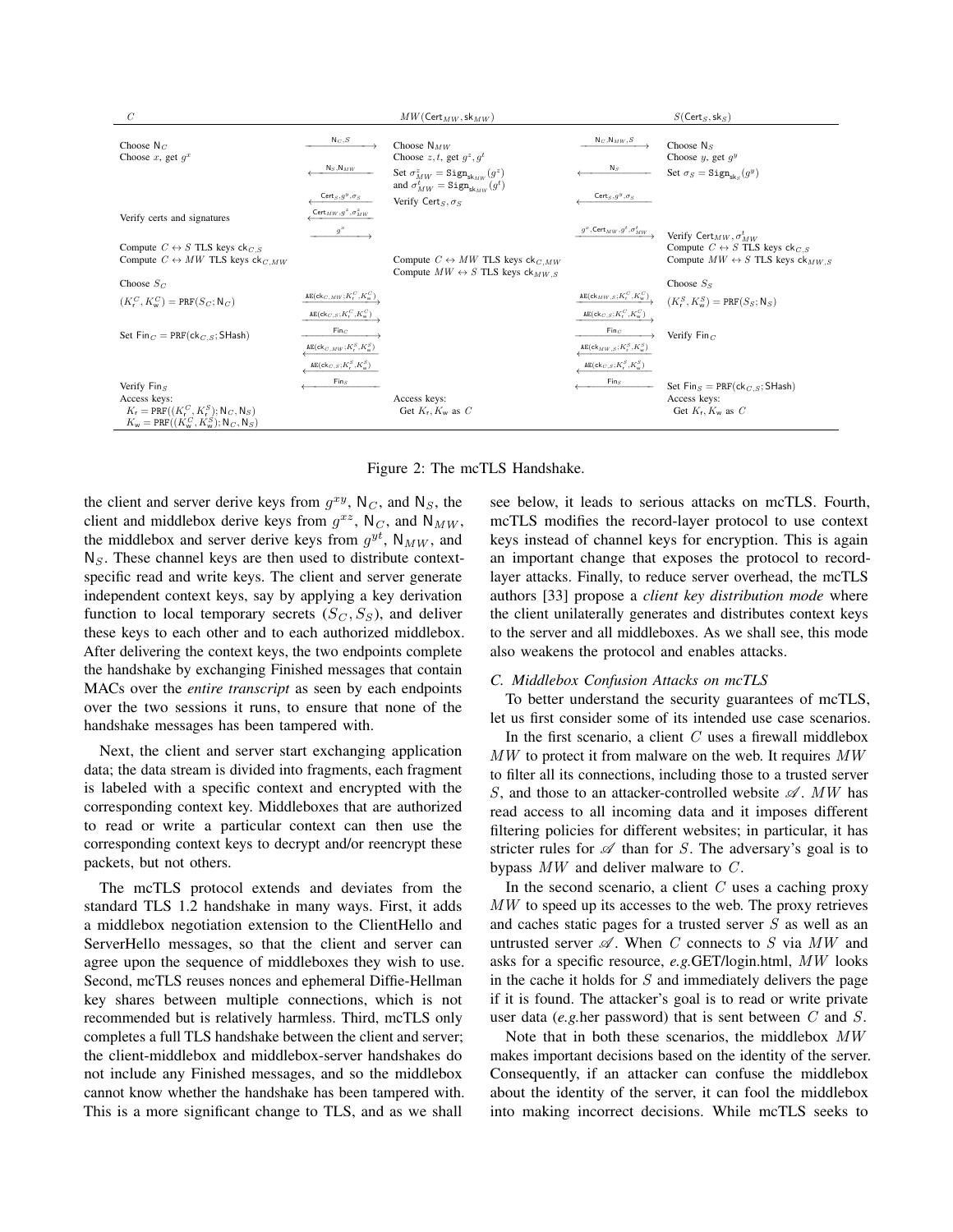|                                | $\mathscr{A}(\mathsf{Cert}_{\mathscr{A}}, \mathsf{sk}_{\mathscr{A}})$ | $MW(\mathsf{Cert}_{MW}, \mathsf{sk}_{MW})$                                                                                   | $\mathscr{A}(\mathsf{Cert}_{\mathscr{A}}, \mathsf{sk}_{\mathscr{A}})$ | $S(\mathsf{Cert}_S, \mathsf{sk}_S)$ |
|--------------------------------|-----------------------------------------------------------------------|------------------------------------------------------------------------------------------------------------------------------|-----------------------------------------------------------------------|-------------------------------------|
| $N_C, S$<br>$N_{S}$            | $N_C$ , $\mathscr A$<br>$N_{S}$                                       | $N_C \mathcal{A}$<br>$N_{\rm S}$                                                                                             | $N_C, S$<br>N s                                                       |                                     |
| $\mathsf{Cert}_S, g^y, \sigma$ | Cert $_{\mathscr{A}}, g^y, \sigma^*$                                  | Cert $_{\mathscr{A}},g^y,\sigma^*$<br>Continue protocol normally, with $\mathscr A$ forwarding messages between all parties. | $\mathsf{Cert}_S, g^y, \sigma$                                        |                                     |
|                                |                                                                       |                                                                                                                              |                                                                       |                                     |

## Figure 3: Unknown Key Share Attack on mcTLS Middleboxes.

protect endpoints against malicious middleboxes, the security analysis of the protocol appears to overlook attacks against middleboxes themselves, a category of attacks that we call *middlebox confusion attacks*.

Poisoning Caches with an Unknown Key Share Attack. In our first attack, a client  $C$  wants to communicate with a trusted server  $S$  through an honest middlebox  $MW$ . However, the network between  $C$  and  $MW$  is controlled by the adversary, which interferes with the mcTLS protocol, as depicted in Figure 3. Importantly, the attacker only modifies messages that are seen by  $MW$ ; it then restores the correct messages and forwards them to  $C$  and  $S$ , so that they cannot detect this tampering.

When  $C$  sends its connection request (ClientHello) to  $MW$ , the attacker replaces the identity of S (typically indicated in the TLS-SNI extension) with its own identity  $\mathcal{A}$ . MW then initiates a connection with the attacker's server, and  $\mathscr A$  forwards these handshake messages to S. When S returns its certificate and signature over its key share  $g^y$ , the attacker replaces them with its own certificate and signature over the same server key share. When MW forwards these messages to  $C$ , the attacker intercepts and replaces the certificate and signature with the original messages sent by S. The mcTLS handshake proceeds normally to conclusion, since the transcripts at the endpoints match. The transcript at the middlebox is quite different, but MW does not send or receive any Finished MACs in mcTLS, and so it cannot detect the attacker's tampering.

At the end of this handshake, the client and server correctly believe that they have a connection to each other via  $MW$ , but MW believes that it is proxying a connection between C and the attacker-controlled website  $\mathscr A$ . This is a form of *unknown key share* attack on the middlebox, and even though the attacker does not know any of the context keys, it can still mount a serious attack. If the middlebox is a caching proxy, it will now deliver to C content that was previously retrieved from the attacker's website, thereby allowing the attacker to inject data (and hence JavaScript) into connections between C and S. Hence, a network attacker can completely break the server authentication guarantees of caching proxies in mcTLS.

Bypassing Firewalls using Client Key Distribution. Our second attack is similar in structure to the previous scenario, but is exploitable in a different way. This time, the client C wishes to connect to the attacker's website  $\mathscr A$  via a firewall

proxy MW . The attacker intercepts the client's request and tampers with it to make  $MW$  believe that the  $C$  wishes to connect to the trusted server  $S$  instead. The attacker then completes the handshake with the client (using its own key shares). The connection with  $S$  cannot be completed, since the transcripts at  $C$  and  $S$  do not match, but if the protocol uses the client-key-distribution mode, it then unilaterally generates and sends context keys to  $\mathscr A$  and  $MW$ .

At this point, the  $C$  correctly thinks it is connected to the attacker's server  $\mathscr A$  via MW, but MW thinks it is proxying a connection between C and S. This is a *server impersonation* attack on the middlebox. It allows the attacker to inject malware to the client, which will not be filtered as strictly as it should be, because  $MW$  thinks that the message is being sent by the trusted server S. Hence, mcTLS with client key distribution cannot enforce site-specific firewalling policies.

Record-Layer Attacks. mcTLS modifies the TLS record protocol to enforce fine-grained access control, but the resulting protocol is too weak for many use-cases. For example, an attacker who controls the network between C and its firewall  $MW$  can always inject malware into  $C$ , bypassing the firewall. This is because mcTLS privileges the endpoints over the middleboxes, allowing them to read and write all contexts. So all the attacker has to do is to present an innoccuous data stream to  $MW$  and then it can decrypt, modify, and reencrypt data between  $MW$  and  $C$ .

As a more subtle example, consider a scenario where the attacker has obtained the reading key for some context, by compromising some middlebox, for instance. Since it does not have write access, the attacker should not be able to tamper with the data. However, since a reading context-key can be used both to verify and to create new MACs, the attacker can fool honest middleboxes into accepting tampered data, and then restore the original data before the endpoint sees it. Hence, even with read-only access, an attacker can inject data into the caches for trusted servers, or it can cause firewall protections to be bypassed.

Towards Provably Secure Accountable Proxies. The mcTLS protocol represents the most robust and flexible proxying proposal to date, and we believe that its approach is commendable. The middlebox confusion attacks described above can be prevented by using stronger variants of TLS, such as TLS 1.3 or TLS 1.2 with the session-hash extension. The record-layer attacks are harder to prevent without significant redesign. The main lesson from our attacks, however,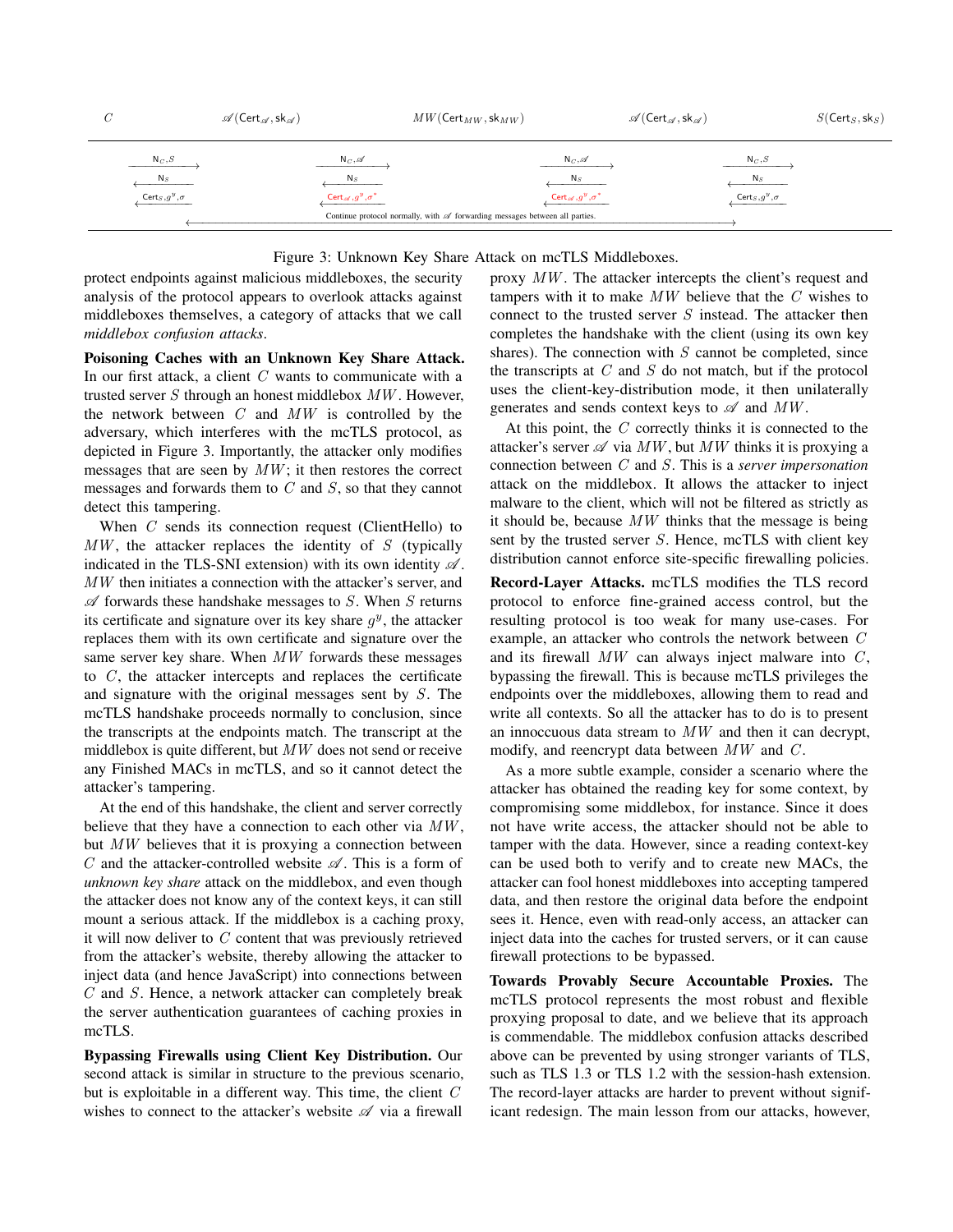is that the security guarantees of active proxying scenarios can be subtle and even well-designed proposals can benefit from rigorous formal analysis.

## III. DEFINING ACCE-AP SECURITY

So, in this section, we formally capture the security guarantees we believe should be attained by secure and accountable proxying, in the shape of the following *authenticated and confidential channel establishment with accountable proxies* (ACCE-AP) notion.

Using ACCE. Traditional authenticated key-exchange (AKE) security models [2] aim to prove that obtained session keys are indistinguishable from random. This is a very strong, composable guarantee; pseudorandom keys may then be securely used by any symmetric-key primitive. By contrast, Authenticated and Confidential Channel Establishment (ACCE) security [20] relaxes this, focusing on the security of the channel obtained by using those keys. An ACCEsecure key-exchange protocol guarantees that the established keys are able to construct a secure channel. ACCE security was designed to capture the complexities of TLS 1.2, whose key-confirmation step acts as a distinguishing oracle for the pseudorandomness of the session keys, without damaging the security of the established channel [25], [8].

TLS 1.3 was designed to (provably) guarantee composable AKE security, unlike TLS 1.2. Indeed, the session keys in TLS 1.3 are indistinguishable from random, which, coupled with the security of the authenticated encryption algorithms, should yield strong, composable security. However, the composition of AKE and secure record-layer exchanges is not trivial [9]. As a result, proofs such as [13] cannot simply stop at the key-establishment step. We choose instead to use the ACCE definitions, which provides no composability, but –in turn– makes explicit the guarantees of confidentiality, authenticity, and integrity we may expect of the established channel.

We focus on accountable proxying over secure channels. A crucial aspect of this is indeed defining what security (in particular authenticity and integrity) can be guaranteed at the record layer. That is where the augmented risk of added middleboxes is most obvious. To highlight this, and to describe precisely what is lost by giving third parties access to encrypted traffic, we choose to rely on ACCE security. We review both AKE and ACCE terminology in the appendix.

On proxy visibility. One implicit assumption of mcTLS and of our work is that both the client and the server are aware, when starting the handshake, of all the proxies that can be found between them. We believe this is a necessary property when sensitive communication is exchanged between the client and the server. Indeed, a client might *e.g.*, be more cautious with the data it requests from a server if it knew that the traffic is proxied by a middlebox.

In practice, the client and server might not be aware of all the proxies connected to them, and especially, to their communication partners. However, it would suffice to ask those proxies to identify themselves (and request permissions) in a first protocol step, orthogonal to our design. No cryptographic requirements would be made of this step: *i.e.*, we authentication is needed. This will be taken care of during our protocol.

Notations. Following the approach of Bhargavan et al. [4], the two-party ACCE notion with mutual authentication will be denoted 2-ACCE, whereas for server-only authenticated handshakes we use the notation 2-SACCE. Like Bhargavan et al., we view the proxied handshake in the presence of (possibly multiple) middleboxes as a number of linked 2-party protocols that are executed in parallel.

## *A. An intuition of the* ACCE*-*AP *model*

Tuples of 2-party protocols. Our protocol is run by several parties, which are either clients, or middleboxes, or servers. We view an  $n$ -party session (with one client, one server, and  $n-2$  middleboxes) as a set of smaller, 2-party sub-protocols, in which instances of one party play the client or the server of a traditional 2-party handshake. This is defined as the *role* that the party plays in a 2-party execution.

Each party may run multiple concurrent executions of a 2-ACCE or 2-SACCE protocol: each protocol session is executed by a party *instance*. As a consequence, in an nparty handshake, various instances of the same party maybe executed at the same time: in some of these the instance will be a client, in others, a server. The  $m$ -th instance of party  $P_i$  is denoted  $\pi_i^m$ .

Although this may seem restrictive, it is more a matter of notation: indeed we choose to separate the communication between, say, the middlebox and the client, and the middlebox and the server because it is easier to keep track of it. We do assume that those instances may share state, which is certainly the case for the TLS handshake.

Instance partnering. Two-party handshakes use the notion of *partnering* or *matching conversation* to define which instances of two parties execute the protocol together. When moving from 2- to multi-party handshakes, a crucial notion that extends partnering is that of *session binding*, defining which 2-party handshakes take place as part of the same multiparty handshake. The binding is established through stored *local* information on direct communication partners, but also *global* information describing the configuration of the handshake, the parties acting as endpoints, the precise proxies used, and their access rights. In our model, all the parties involved in the handshake need to keep track of some cumulative *attributes*. Since the endpoints control the handshake, they also additionally need to store *master* parameters, such as the access rights of each middlebox. We refer to the endpoint instances that authenticate the master parameters by *master instances*.

Configurations and contexts. Session binding is defined in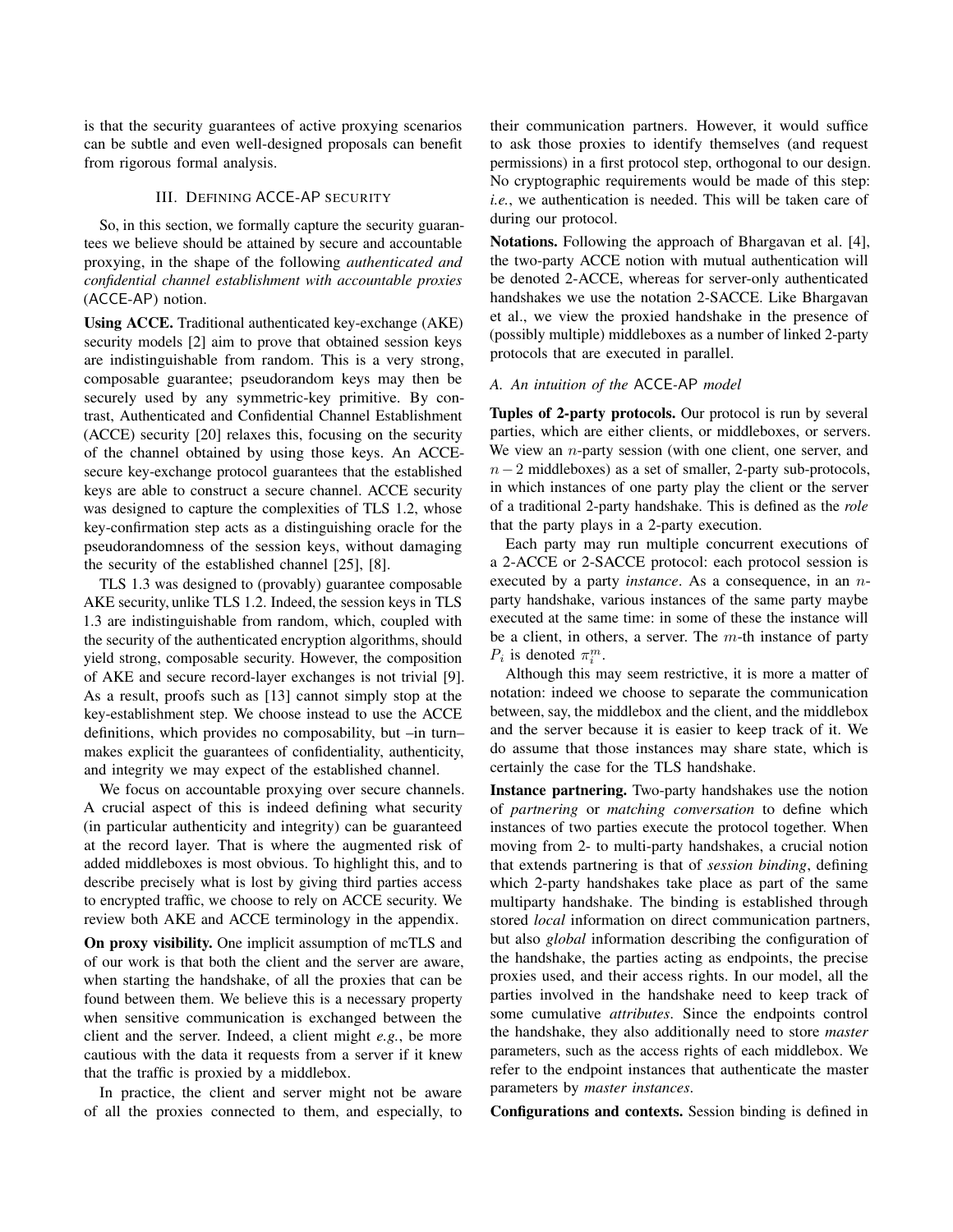terms of a handshake *configuration*, which is a suite of party identities ordered from the client to the server. We always assume that the client remains anonymous in the handshake, *i.e.*, it always runs server-only authenticated handshakes. The middleboxes may play the role of either client or server, but always authenticate to their partner.

We divide each message into disjoint *contexts*, following mcTLS terminology. The list of all possible contexts is denoted Γ. Contexts can be defined, *e.g.*, as the concatenation of the message *type* (either request or response) and a message *fragment* (the header, the body, or a fragment thereof). Thus, one context could be *"request* | *header"*.

Each middlebox will have some *read*, *write*, or *none* access *permissions* on the defined contexts. We assume that entities which have write permissions for a given context may also read those contexts.

ACCE-AP security. We capture the security of the accountably-proxied secure-channel establishment protocols (called ACCE-security with accountable proxies – in short, ACCE-AP) in terms of the following requirements:

The *(S)ACCE security* of each independent, 2-party handshake, when the two partners are honest;

The *soundness of the configuration* in these 3 cases:

Fully honest. If all parties are honest, then all the instances are properly coupled, and all parties finish the configuration successfully, with all the appropriate keys. Malicious  $MW$ . No collusion of malicious proxies learn anything about keys they have no right to.

Malicious endpoint. If an endpoint behaves maliciously w.r.t. the established configuration, contexts, or permissions, this will be detected by the remaining participants.

## *B. The* ACCE*-*AP *model*

In what follows, we formalize configurations, permissions, and contexts as described above.

**Oracles in** ACCE-AP. Let  $k$  be an arbitrarily fixed integer. We consider AKE protocols executed between a client, a server, and up to  $k - 2$  middleboxes. More formally a *handshake configuration* HConfig is a list of parties  $P_1, \ldots, P_k$ , such that  $P_1$  is a client,  $P_k$  is a server, and the remaining parties are middleboxes. The configuration is ordered so that conversation will be forwarded in increasing order of indices for request messages, and inversely for the response.

Moreover, in each handshake, each of the proxies is associated with a list of contexts and corresponding permissions, as formalized below. For any configuration HConfig of size  $k$ , its corresponding *contextual access list* acl<sub>HConfig</sub> is a hash-table of size k −2, indexed by *middleboxes* in that handshake. For a given proxy  $P_i$ , the entry in acl<sub>HConfig</sub> corresponding to  $P_i$ is a list of length  $|\Gamma|$  which, for each context c, contains the permissions (*i.e.*, exactly one value amongst none, read, orwrite) given to  $P_i$  for that context c.

As explained, a proxied handshake consists of a number of parallel AKE sessions executed concomitantly. Each session is run between two instances, one for each of the two communicating parties. The number of executions per proxied handshake is protocol-specific: mcTLS for instance ran three sessions for the 3-party case, and six for the 4-party case. The multiple parallel sessions are also taken into account by our modification of the traditional NewSession oracle (presented in the Appendix).

Party attributes. Following the ACCE model, *parties* keep track of values such as their long-term secret keys, while party *instances* store session-specific values, *e.g.*, session and partner identifiers, the secret bits used by the Encrypt and Decrypt oracles, and established keys. These attributes are described in detail in Appendix C.

*Instance-local* ACCE-AP attributes. In addition to typical ACCE attributes, presented in the Appendix, the following attributes are specific to sole party instances:

 $\pi_i^m$  bid. The *binding identifier*  $\pi_i^m$  bid of an instance  $\pi_i^m$  is a special session-identifier that ties  $\pi_i^m$  to a proxied handshake. Its value is set upon configuration acceptance. Note that π m i .bid could differ from the same instance's *session* identifier  $\pi_i^m$ .sid<sup>3</sup>.

 $\pi_i^m \beta$ . The *configuration-acceptance* bit  $\pi_i^m \beta$  of instance  $\overline{\pi_i^m}$  takes values in  $\{0, 1, \perp\}$ . Initially,  $\pi_i^m \cdot \beta$  is set to  $\perp$ . If  $\pi_i^m$  accepts the configuration input to NewSession, then  $\pi_i^m \cdot \beta$  is set to 1; in case of rejection, it is set to 0.

*Cumulative* ACCE-AP attributes. Cumulative attributes store the partnering, session, and binding information of all the instances of a given party taking part in a single handshake (which we call siblings).

 $\pi_i^m$  siblings. The *siblings*  $\pi_i^m$  siblings of instance  $\pi_i^m$  are all the instances of  $P_i$  output by the NewSession oracle that generated  $\pi_i^m$ , including  $\pi_i^m$  itself.

Cumulative attributes are inherent to  $k$ -party handshakes; they are needed to established accountability.

 $\pi_i^m$ .c.pid. The *cumulative partner identifier*  $\pi_i^m$ .c.pid of an instance  $\overline{\pi}_i^m$  is a table of entries of the type  $(\pi_i^n, \pi_i^n \text{.pid})$ , for each  $\pi_i^n \in \pi_i^m$  siblings.

 $\pi_i^m$ .c.bid. The *cumulative binding identifier*  $\pi_i^m$ .c.bid of an instance is a tuple of binding identifiers  $\pi_i^{\ell}$  bid. Each identifier  $\pi_i^{\ell}$  bid corresponds to one instance  $\pi_i^{\ell} \in \pi_i^m$  siblings, *i.e.*,  $\pi_i^m$ .c.bid is  $(\pi_i^{\ell} \cdot \text{bid})_{\pi_i^{\ell} \in \pi_i^m \text{. siblings}}$ .

 $\pi_i^m$ .c.config. The *cumulative configuration*  $\pi_i^m$ .c.config of a proxy instance  $\pi_i^m$  stores the configuration it has accepted for a given handshake. This attribute is *middlebox*-specific. Endpoints will store a *master* configuration attribute  $\pi_i^m$ .m.config (see below).

 $\pi_i^m$ .c.perm. The *cumulative permission attribute*  $\pi_i^m$ .c.perm is a list of  $|\Gamma|$  elements, each taking a single value in the set

<sup>&</sup>lt;sup>3</sup>Both the partner and session identifiers are protocol-specific, and typically include public and private information that makes each session unique.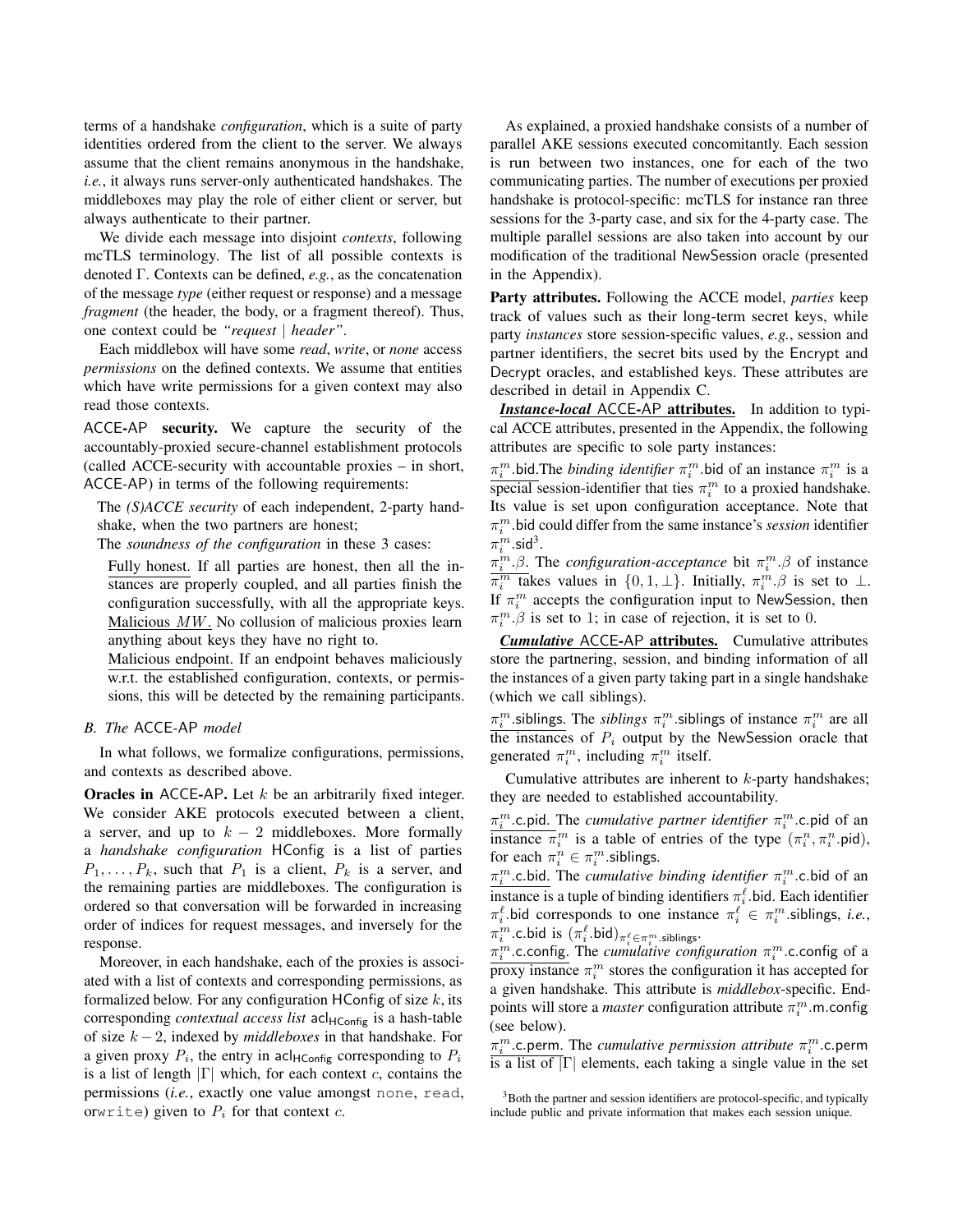{none, read, write}. This value represents the permission  $P_i$ has on the corresponding context. If  $P_i \in \mathscr{C} \cup \mathscr{S}$ , then all permissions are set to write.

π m i .c.ctxt.keys. The *cumulative context-key list*  $\overline{\pi_i^m}$ .c.ctxt.keys consists of  $|\Gamma|$  elements, each of them a tuple of values corresponding to the read and write keys for a given context (or  $\perp$  if the value is unavailable). All sibling instances of a configuration-accepting party  $P_i$  share the same keys; if moreover  $P_i \in \mathscr{C} \cup \mathscr{S}$ , all the keys are non-⊥.

*Master* ACCE-AP attributes. Only stored by the handshake's endpoints, these attributes keep track of information on the handshake configuration and all the access-rights pertaining to the proxies. Thus, endpoints will be able to enforce accountability for all proxies.

π m i .m.config. The *master configuration attribute* is the endpoint equivalent to the middleboxes'  $\pi$ .c.config. For an endpoint instance  $\pi_i^m$  accepting the configuration HConfig,  $\pi_i^m$ .m.config stores HConfig if it is the configuration for which NewSession was run.

 $\pi_i^m$ .m.perm. The *master permission-list attribute*  $\overline{\pi_i^m}$ .m.perm stores, for each of the  $k-2$  middleboxes input to NewSession, their permissions per context if they correspond to the  $\text{acl}_{\text{HConfig}}$  value input to NewSession. Permissions are listed in the tabular style of  $\alpha c|_{\text{HConfig}}$ .

 $\pi_i^m$ .m.bid. The *master binding identifier*  $\pi_i^m$ .m.bid is a list of tuples indexed by parties  $P_j$  in the configuration, containing binding identifiers  $\pi_j^{\ell}$  bid of instances  $\pi_j^{\ell}$  involved in that handshake. We include  $P_i$ 's values as well; in particular,  $\pi_i^m$  bid is also included.

 $\pi_i^m.\mu$ . The *master configuration-acceptance bit*  $\pi_i^m.\mu$  of a master instance  $\pi_i^m$ , with  $P_i \in \mathscr{C} \cup \mathscr{S}$  is a value  $\{0, 1, \perp\}.$ Initially  $\pi_i^m \cdot \mu$  is set to  $\perp$ , and may later change to 1 or 0, depending on whether that master instance has validated a given configuration or not.

 $\pi_i^m$ .m.ctxt.keys. The *master context key list*  $\pi_i^m$ .m.ctxt.keys is a list of  $|\Gamma|$  pairs of read and write keys, one for each possible context.

Partnering. We extend 2-party partnering to our proxied case in Def. 1. For an instance  $\pi_i^m$  we require two sets: a set  $\pi_i^m$ . PSet of entities partnered to  $\pi_i^m$  (incl.  $P_i$ ), and a set  $\pi_i^m$ . InstSet of instances partnered to  $\pi_i^m$  (incl.  $\pi_i^m$ ).

**Definition 1.** *(Partnering in* ACCE-AP.) *Let*  $\pi_i^m$  *be an instance of*  $P_i$ *. We define*  $\pi_i^m$ . PSet *and*  $\pi_i^m$ . InstSet *as*:

*If*  $P_i \in \mathscr{C} \cup \mathscr{S}$ ,  $\pi_i^m$ .InstSet *contains all instances*  $\pi_j^m$  $\mathit{such that} \ \pi^n_j.\mathsf{bid} \in \pi^m_i.\mathsf{m}.\mathsf{bid} \ (\mathit{incl.} \ \pi^m_i).\ \mathit{The \ set \ } \pi^m_i.\mathsf{PSet}$  $\emph{includes all $P_j$ with instances in $\pi_i^m$.}$  InstSet *(incl.*  $P_i$ *).* 

Let  $P_i \in \mathcal{MW}$ . Find the unique  $\pi_j^n$ .m.bid of a party  $P_j \in \mathscr{C} \cup \mathscr{S}$  *such that*  $\pi_i^m$  bid  $\in \pi_j^n$  m bid. The set  $\pi_i^m.$ InstSet *is equal to the set*  $\pi_j^n.$ InstŠet *(computed as in the previous bullet point), and*  $\pi_i^m$ . PSet :=  $\pi_j^n$ . PSet.

Correctness. We cannot limit the correctness of proxied

handshakes to the correctness of partnering and keys. Indeed, we will also need to account for the aspects of session binding, cumulative and master configurations, and proxy permissions.

Definition 2. *(Correctness). Consider a handshake executed for a configuration* HConfig *and a contextual access list* acl<sub>HConfig</sub>. Consider the parties  $P_i \in$  HConfig and their *instances in this handshake. The following conditions must hold simultaneously:*

## *A. Partnering correctness. This is three-fold:*

**<u>Instances.</u>** For each instance  $\pi_i^m$ , there must exist an *instance of* π m i .pid *whose session identifier* sid *equals*  $\pi_i^m$  sid *(the instance's partner is in that handshake)*.

*Parties. All instances of*  $P_i$  *correctly accumulate the partner- and session-information of their siblings (cumulative attributes are consistent w.r.t. each sibling's partnering and session information).*

*Configuration. Consider a* NewSession *query outputting*  $\overline{\textit{instances}} \ \pi^n_j, \ \overline{\textit{including master instances}} \ \pi^m_i \ \textit{of endpoints}$  $P_i$  *(client or server), and middlebox instances*  $\pi_k^{\ell}$  *of middleboxes.*

*We require: (i) All instances accept partner authentication and the handshake configuration; (ii) all accepting instances store the same configuration; (iii) the* master binding identifier *of master instances* π m i *includes exactly twice the binding identifier*  $\pi_j^n$  *bid of each instance*  $\pi_j^n$ *output by the same* NewSession *query (this includes the binders of*  $P_i$ <sup> $\}$ </sup>.

*B. Access-control correctness. We require the consistency of permissions allowed by the endpoints to all middleboxes. Consider a* NewSession *query yielding a handshake for which the instances complete in an accepting state. The following must hold simultaneously:*

*Master context. The master permission set* π m i .m.perm *of both endpoints coincides to* acl<sub>HConfig</sub>.

*Middlebox context. The permissions for the handshake stored by each proxy, stored in* π m i .c.perm*, must be consistent with those given in* acl<sub>HConfig</sub>.

*C. Key correctness. Partnered instances are also required to compute the same channel keys, and all read/write keys for a given permission must coincide.*

*Channel keys. Instances with the same session identifier compute the same channel key*  $\pi_i^m$ .ck.

*Master keys. All master instances compute the same* master *context keys.*

*Middleware keys. Each middlebox stores keys consistent with the permissions and context keys of master instances.*

ACCE-AP security. We define security in terms of security games played by an adversary against a challenger. The adversary will have access to a number of oracles including

<sup>4</sup>Each binder is stored twice because our handshakes consist of tuples of 2-party handshakes.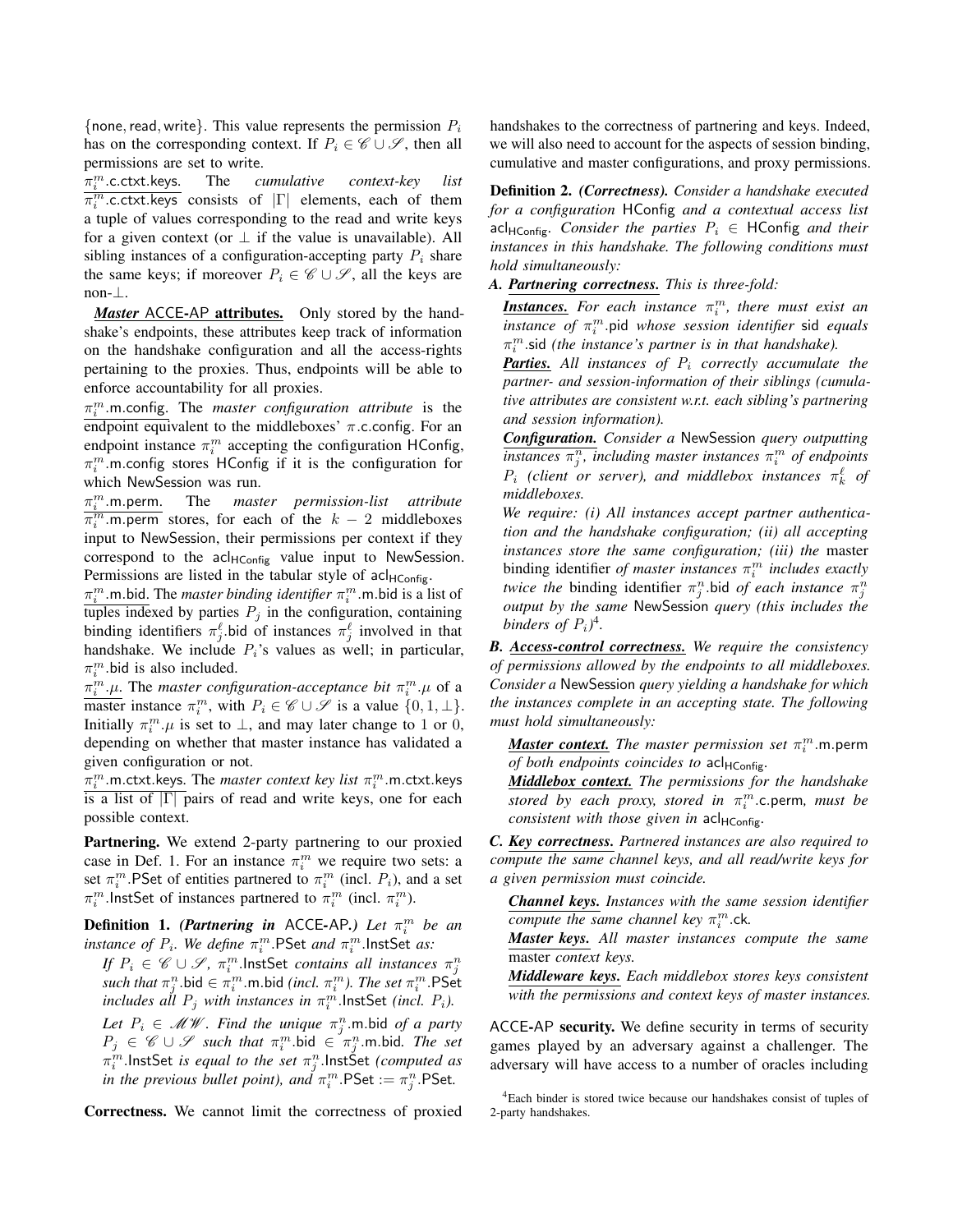traditional 2-ACCE oracles (described in the Appendix). However, we modify the NewSession oracle to take into account the transition from 2 to  $k$  parties:

NewSession(HConfig, acl<sub>HConfig</sub>). The query takes as input a handshake configuration HConfig and a contextual access list acl<sub>HConfig</sub>. The output is a list of  $k$  sets of tuples  $(\pi_i^j, \pi_i^j \cdot \rho, \pi_i^j \cdot \text{pid})$ . Each set  $\{(\pi_i^j, \pi_i^j \cdot \rho, \pi_i^j \cdot \text{pid})\}_{j=1}^{\ell_i}$ corresponds to a party  $P_i$  in the HConfig. Here  $\ell_i \geq 1$  is public, but not adversarially-fixed; it depends on the protocol and number of participants<sup>5</sup>. Each set  $\{(\pi_i^j, \pi_i^j \cdot \rho, \pi_i^j \cdot \text{pid})\}_{j=1}^{\ell_i}$ is a series of oracle-instances  $\pi_i^j$  (with roles  $\rho$  and partner identifiers pid) of the party  $P_i$ .

The remaining, ACCE-like oracles we use are:

Send. The adversary uses this oracle to send a message to a given, existent instance, forwarding its reply.

Reveal. This oracle allows the adversary to learn the channel keys of a given party instance.

Corrupt. By this oracle, the adversary corrupts either middleboxes or servers, obtaining their long-term keys.

Encrypt. This is a left-or-right oracle, which allows the adversary to encrypt one of two possible messages of equal length, depending on a hidden bit b.

Decrypt. This oracle allows the adversary to decrypt only ciphertexts not returned by Encrypt.

The security properties. We define the security of a proxied handshake in terms of three properties: instance entityauthentication, instance channel-security, and configuration soundness. The first two are backward compatible with traditional 2-party (S)ACCE models, with a difference in the partnering. In the ACCE-AP model, each instance has more partners, none of which can be corrupted.

Each game will begin with a setup phase, in which all the n<sub>P</sub> parties are instantiated, with corresponding longterm keys and certificates, returning the public parameters to the adversary  $\mathscr A$ . The adversary's winning advantage is quantified over the randomness of all participants.

Definition 3. *(Entity Authentication). In the* entity authentication *game, after setup,*  $\mathscr A$  *is given arbitrary access to the new* NewSession *oracle above, and also to* Send*,* Corrupt*, and* Reveal. Finally  $\mathscr A$  *halts, and wins if there exists an*  $\theta$  *instance*  $\pi_i^m$  such that all the following conditions occur:

 $-\pi_i^m$  has ended in an accepting state:  $\pi_i^m \alpha = 1$ , with  $\mathit{partner}\ \pi^m_i.\mathsf{pid} = P_j \in \mathscr{MW} \cup \mathscr{S};$ 

 $-$  *No party in*  $\pi_i^m$ . PSet *(partnered to*  $\pi_i^m$ ) *is corrupted*;

*– There exists no session*  $\pi_j^n$  partnered with  $\pi_i^m$  ( $\pi_j^n \notin$  $\pi_i^m$ .InstSet).

*The adversary's advantage is its success probability.*

Definition 4. *(Channel Security). For* channel security*, after setup,* A *is given access to the new* NewSession *oracle and* *to* Send*,* Corrupt*,* Reveal*,* Encrypt*, and* Decrypt*. Whenever a new instance* π m i *is created via* NewSession*, the attribute*  $\mathit{storing the secret bit used in \textsf{Encrypt}, denoted } \pi^m_i.\textsf{b}, \textit{is chosen}$ *uniformly at random. Finally,* A *halts, outputting a tuple consisting of an instance*  $\pi_i^m$  *for*  $P_i \in \mathscr{C}$  *and a guessbit* d*. We say* A *wins if the following conditions occur simultaneously:*

 $-\pi_i^m \cdot b = d;$ 

- $-$  *No* Corrupt *query was made on any party in*  $\pi_i^m$ . PSet,
- $-$  *No* Reveal *query is made on instances in*  $\pi_i^m$ . InstSet.

 $\mathscr A$ 's advantage is defined as  $|p_{\mathscr A} - 1/2|$ , where  $p_{\mathscr A}$  is  $\mathscr A$ 's *success probability.*

Configuration soundness. We now describe a new security property capturing configuration soundness with respect to the input of NewSession. *Configuration soundness* has three components, formalized separately: (1) the soundness of the configuration w.r.t. fully-honest partners; (2) the soundness of the access-control-key distribution in the presence of corrupted middleboxes (and honest endpoints); (3) the soundness of the key-distribution even for a corrupted endpoint. We do not consider security against a collusion between endpoints and middleboxes: as soon as such a collusion occurs, we can guarantee practically no security for the middleboxes situated between the two colluding partners. Instead, the security level becomes somewhat equivalent to that of a smaller handshake, in which the colluding middlebox acts as the endpoint.

The three games begin with the setup described above. Then,  $\mathscr A$  is given access to the new NewSession oracle and also to Send, Corrupt, Reveal, Encrypt, and Decrypt.

Definition 5. *(Config. soundness: partnering). The game is played as above. The adversary ends by outputting a master instance*  $\pi_i^m$ , with  $P_i \in \mathscr{C}$ , ending in an accepting *state with respect to its configuration, i.e.,*  $\pi_i^m \mu = 1$ *. Let*  $\pi^n_j \in \pi^m_i$ .InstSet *be such that*  $P_j \in \mathscr{S}$ ,  $\pi^m_i$ .sid  $= \pi^n_j$ .sid and  $\pi_j^n.\mu = 1$ . We write HConfig *for the configuration input to the* NewSession *query that outputs* π m i *. The adversary wins if the following conditions occur simultaneously.*

- *I. No* Corrupt *query was made on parties in*  $\pi_i^m$ .PSet;
- *II. No* Reveal *query is made on instances in*  $\pi_i^m$ . InstSet.
- *III. One of the following conditions occurs:*
- *a. The master configuration*  $\pi_i^m$ .m.config  $\neq \pi_j^n$ .m.config,  $or \pi_i^m$ .m.config =  $\pi_j^n$ .m.config  $\neq$  HConfig;
- b. The cumulative configuration of middlebox instances  $\pi_k^{\ell} \in$ π m i .InstSet *differs from* π m i .m.config *or* HConfig*;*
- *c. There is an instance*  $\pi_k^{\ell} \in \pi_i^m$ .InstSet *such that*  $\pi_k^{\ell}$ .bid  $\notin$  $\pi^m_i$ .m.bid;
- *d. There is an instance*  $\pi_k^{\ell} \in \pi_i^m$ . InstSet *s.t.*  $\pi_k^{\ell} \cdot \beta = 0$ .

Condition (III.d) sometimes implies (III.c): it does for our protocol. However, this is not always true: the binding of all instances  $\pi_k^{\ell} \in \pi_i^m$ . InstSet could be correct, but there may exist an instance  $\pi_k^{\ell} \in \pi_i^m$ . InstSet that rejects that configuration, that is  $\pi_j^n \cdot \beta = 0$ .

<sup>&</sup>lt;sup>5</sup>If  $\ell_i = 1$ , the output coincides with what would be returned by the standard NewSession query for each participant  $P_i$ .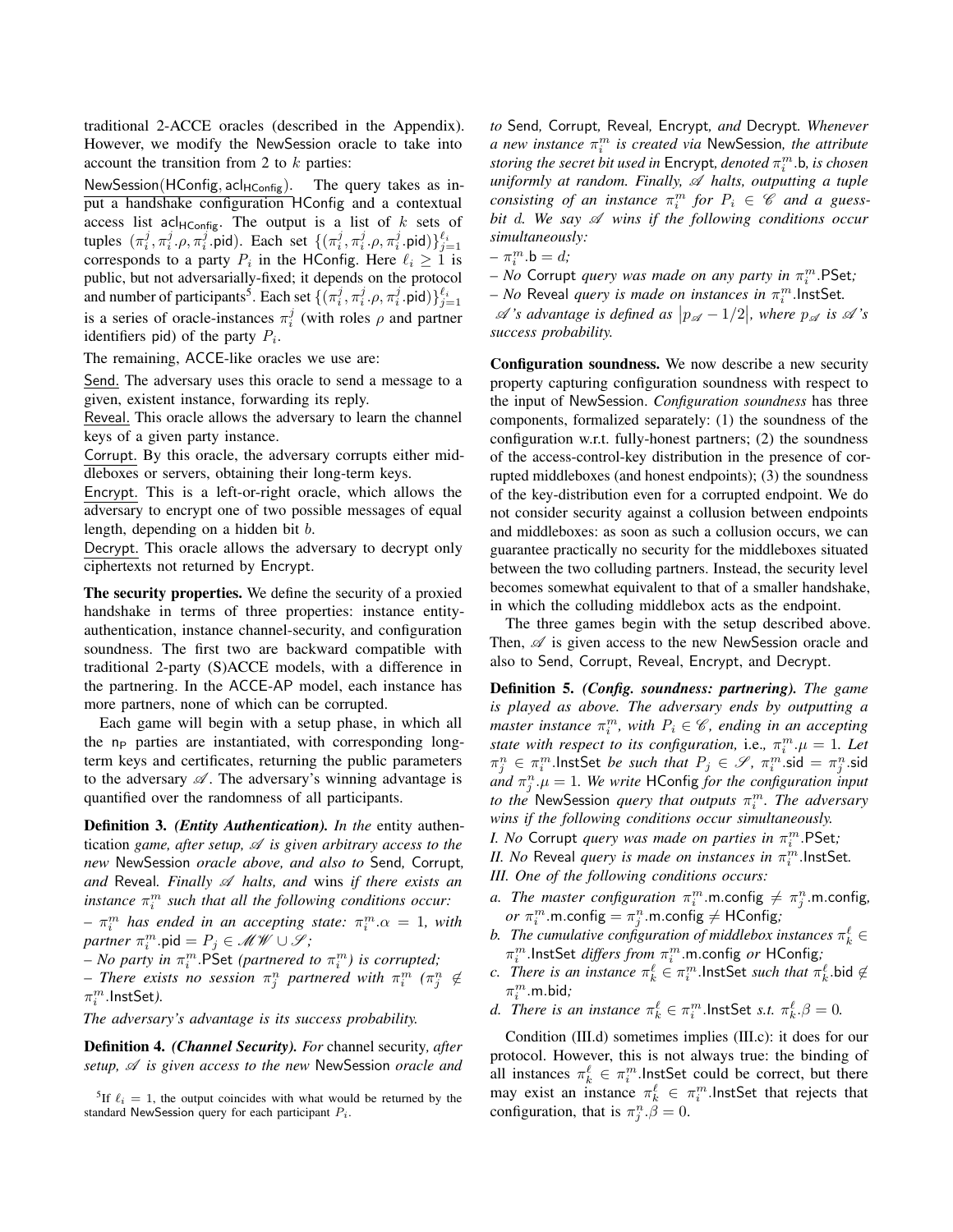Definition 6. *(Config. soundness: malicious* MW *). The game is played as above. The adversary will output, in a test phase, a tuple consisting of an instance*  $\pi_i^m$  with  $\pi_i^m \cdot \mu = 1$ *and a context* ctxt, such that  $P_i \in \mathcal{C}$  and there exists an *instance*  $\pi_j^n \in \pi_i^m$ .InstSet *such that*  $P_j \in \mathscr{S}$  *and*  $\pi_i^m$ .sid = π n j .sid*. The challenger will output either the true context key*  $K_{\text{ctxt}}$  *in*  $\pi_i^m$ .m.ctxt.keys *or a random key of the same length*, *according to a hidden bit b. Then*  $\mathscr A$  *may continue querying oracles, finally outputting a bit* d*, winning if the following occurs simultaneously:*

 $- d = b$ ;

 $-$  All instances  $\pi_i \in \pi_i^m$ .InstSet *end in an accepting state* with respect to the configuration, i.e.,  $\pi_i \cdot \beta = 1$ ;

 $-$  *No* Corrupt *query was made on any*  $P_k \in \pi_i^m$  .PSet *s.t.* ctxt *is registered as a permission for*  $P_k$  *in* acl<sub>HConfig</sub>;

 $-$  *No* Reveal *query is made on instances in*  $\pi_i^m$ . InstSet.

Finally, we guarantee that honest middleboxes accepting the configuration cannot distinguish from random the keys they are not entitled to, even if one endpoint is malicious.

Definition 7. *(Config. soundness: malicious endpoint). The game is played as above, and A eventually halts. It wins if there exists a client or server instance*  $\pi_i^m$  *storing a*  $\mathit{configuration}$   $\pi_i^m$ .m.config *s.t. the following conditions apply simultaneously.*

 $-$  All instances  $\pi_j$  for  $P_j \in \mathcal{MW} \cap \pi_i^m$ . PSet *accepted the configuration;*

- $P_i \in \mathcal{M} \mathcal{W} \cap \pi_i^m$ . PSet *are uncorrupted*;
- $-$  *No* Reveal *query is made on instances in*  $\pi_i^m$ . InstSet.
- *One of the following two conditions holds:*
- *If* Corrupt *was queried on a server*  $P_k \in \{S \cap \mathbb{R}^N\}$  $\pi_i^m$ .m.config} *(with*  $P_k \neq P_i$ *), then the following holds simultaneously:* (a)  $P_i \in \mathcal{C}$ ; (b) there are instances  $\pi_i^{\ell}, \pi_k^s \in \pi_i^m$ .InstSet *with*  $\pi_i^{\ell}$ .sid =  $\pi_k^s$ .sid*; (c) all*  $\textit{instances}\;\pi_i^t\in\pi_i^m.\mathsf{InstSet}\;\textit{ended in an accepting state}$ w.r.t. the configuration, i.e.,  $\pi_i^t \cdot \mu = 1$ ; (d) there exists  $P_j \in \mathscr{MW} \cap \pi^m_i$ .PSet *and some instance*  $\pi^z_j \in \pi^m_i.$ InstSet  $with \; \pi_i^\ell.$ m.perm  $\neq \pi_j^z.$ c.perm.
- *If no* Corrupt *query is made on the server*  $P_k \in \{S \cap \mathcal{S} \mid S\}$ π m i .m.config}*, then the following holds simultaneously: (a)*  $P_k = P_i$  *(the party*  $P_i$  was *the handshake server); (b)*  $all$  instances  $\pi_i^z \in \pi_i^m$ .InstSet *accepted the configuration*  $(\pi_i^z \cdot \mu = 1)$ ; (c) there exists  $P_j \in \mathcal{MW} \cap \pi_i^m$ . PSet *and an*  $\textit{instance} \, \, \pi_j^t \in \pi_i^m.$ InstSet *s.t.*  $\pi_i^m.$ m.perm $\neq \pi_j^t.$ c.perm.

## IV. AN ACCE-AP-SECURE DESIGN

We now propose a protocol that is provably ACCE-AP secure. In fact, we introduce a generic *design*, to be instantiated with one or multiple accountable proxies. For one middlebox, this yields Figure 4; a 2-middlebox case is presented in the full version. In Appendix B, we also depict how to optimally apply our design to TLS 1.3.

## *A. The* ACCE*-*AP*-secure Protocol Construction* Π

We denote by Π a generic secure-channel establishment protocol with accountable proxies, like the one in Figure 4. We use a modular construction, with a careful composition of independent, unmodified 2-party protocols guaranteeing slightly more than 2-party SACCE and respectively ACCEsecurity.

Our protocol consists of three phases: 2-ACCE, binding, and access-control.

2-ACCE Phase. This phase consists of running a number of parallel 2-SACCE and ACCE sessions, thus establishing channel and *exported* keys. Although not standardly output by AKE protocols, exported keys feature in many real-world AKE protocols, including TLS 1.3 (which standardizes an exporter secret)<sup>6</sup>.

Each party in the protocol starts the following instances: Transport instances. These instances are run by each entity with its direct neighbor(s): the endpoints only open one such instance, whereas each middlebox opens two. After successful completion, the transport sessions are used to securely exchange binding and access-control information. They also serve as an outer channel for recordlayer message-exchanges.

Master instance. Only the client and the server open one such instance (irrespective of how many proxies take part in the handshake). In this session, the configuration and access control data are agreed upon, and the read/write keys are computed.

Key-transfer instance. Finally, each endpoint must open one instance to each middlebox it is not directly connected to via a transport session. Key-transfer instances are used to provide access-control keys and confirm the configuration with the middlebox so that the latter may accept or reject the handshake.

For the 1-middlebox case in Figure 4, the key transfer is done in the transport sessions: the client, the middlebox, and the server each open precisely two instances, yielding two transport sessions and the master session. For two middleboxes, each party opens three instances: the endpoints create one transport instance (which also serves to transfer keys to the closest proxy), one key-transfer instance (to the farthest middlebox), and the master instance. Each proxy opens two transport sessions (one to the neighboring endpoint, one to the second middlebox) and one key-transfer instance (to the non-neighboring endpoint).

Note that each instance will first need to finish in an accepting state with respect to authentication before the binding phase proceeds.

Binding Phase. We bind sibling instances together by using the exported keys output in each of the parallel sessions.

<sup>&</sup>lt;sup>6</sup>The TLS 1.2 key exporter construction [11] is insufficient: we will need our exported keys to be unique (for instance, they could depend on the full session hash, not just the nonces).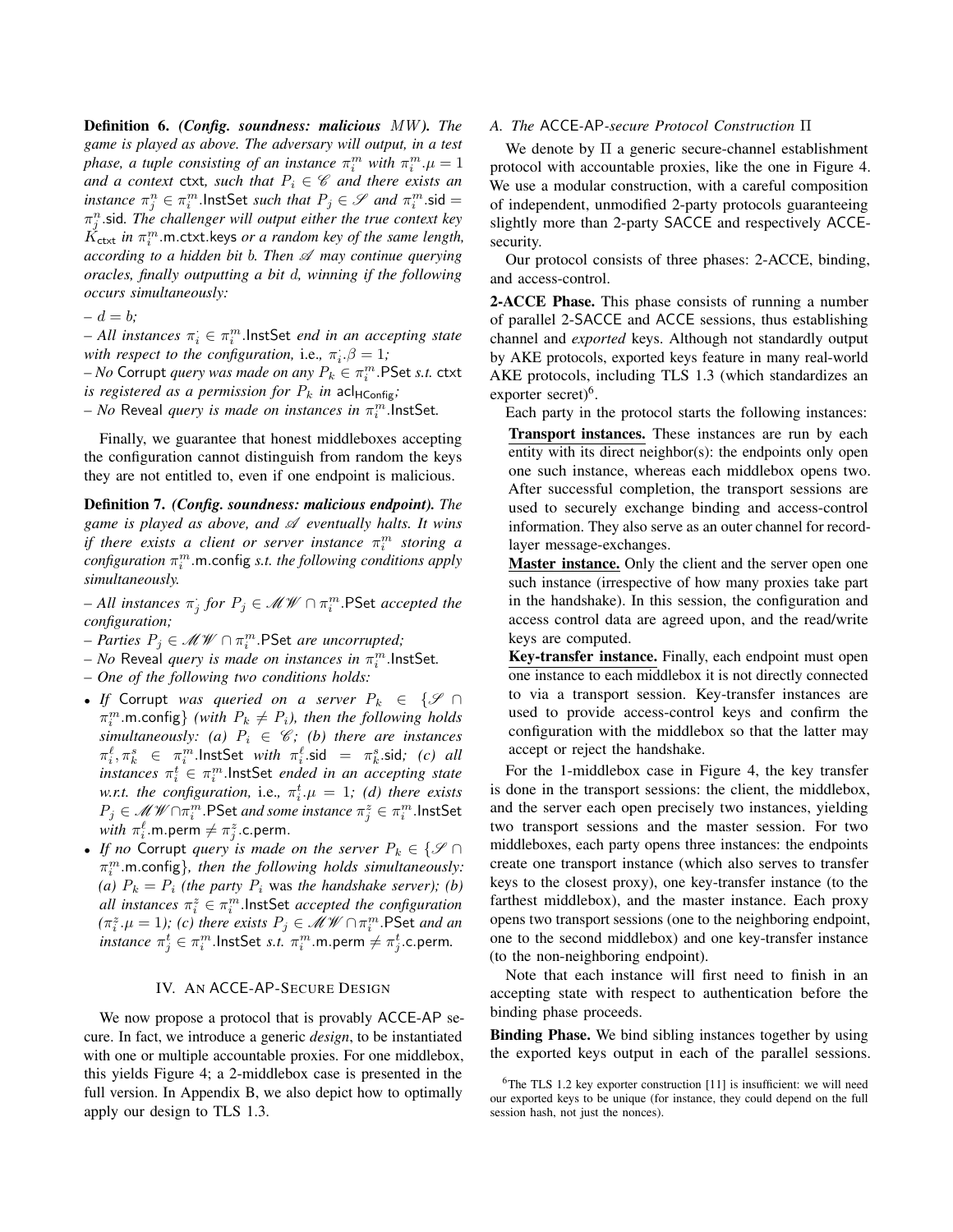

Figure 4: Our generic, ACCE-AP-secure protocol Π, illustrated with a single middlebox

Each session's *binding identifier* is output by a pseudorandom function (like HKDF) keyed with an exported key, on input a label concatenated with that session's hash. It is essential for configuration soundness that the middlebox and server can verify that they are talking to the same client (since the client instances have so far been independent). We force the client to prove its knowledge of its instance binders to the server, and give it the binder for the remaining sessions; this will enable the two endpoints to agree on configuration and access-control details for that handshake. Both endpoints must agree on a configuration and an access control list before proceeding to the next phase.

In Figure 5, the binding identifiers are the values  $t_1, t_2, t_3$ , computed from the exported keys and the transcript hashes, as the output of a PRF instance, *i.e.*,  $t_i$  = PRF(ek<sub>i</sub>; "*e.sid*"; SHash). Each values  $t_i$  ( $i \in \{1,2,3\}$ ) is stored individually in an  $\pi$  bid, while  $\pi$  m bid stores all three of them.

Access-Control Phase. Finally, the endpoints each compute the access control keys for the handshake by running the same PRF as before, keyed with the exported keys of the master session, on input a label describing the context, and the transcript hash. More precisely, for a context  $\text{ctxt}^i$  and permissions a, the label  $\overline{\mathsf{lb}_i^P}$  is a string ctxt<sup>i</sup>/a. The access control keys are computed as  $K_i = PRF(ek_3; \text{ctxt}^i; \text{lb}_i^P \parallel \text{SHash})).$  Each middlebox receives the handshake configuration, one set of keys from the client, and one from the server, over a direct, secure channel (a key-transfer or a transport session). The middlebox verifies that its view is consistent with the received configurations, and that the keys sent by the endpoints coincide. If either verification fails, the middlebox *rejects the configuration*. Otherwise, it accepts the configuration and sends a message to that effect to the endpoints. Only then do the endpoints end in an accepting state, as well.

#### *B. Security analysis*

We first discuss the security assumptions we make on our primitives. Then, we state the security of our generic design for accountable proxying, given in Figure 4; due to lack of space, we leave the full proofs of these to the full version.

Security assumptions. The security of our protocol will require a 2-SACCE secure authenticated key-exchange (AKE) protocol  $\Pi_1$  between the client and the middlebox, a 2-ACCE secure AKE protocol  $\Pi_2$  between the middlebox and the server, and a 2-SACCE secure AKE protocol  $\Pi_3$  between the client and the server. Notably,  $\Pi_1$  and  $\Pi_3$  offer unilateral authentication, whilst  $\Pi_2$  is mutually authenticated.

For  $i \in \{1, 2, 3\}$ , let  $\Psi_i$  denote the extension of  $\Pi_i$  to a protocol  $\Psi_i(\Pi_i)$  that runs  $\Pi_i$ , outputting ck, but in addition outputs an export key ek. We require that the export keys output  $\Psi_i(\Pi_i)$  be indistinguishable from random, and in addition, that no PPT adversary (with access to the usual 2-party oracles NewSession, Send, Reveal, Corrupt) can find two non-partnered sessions for which the output export keys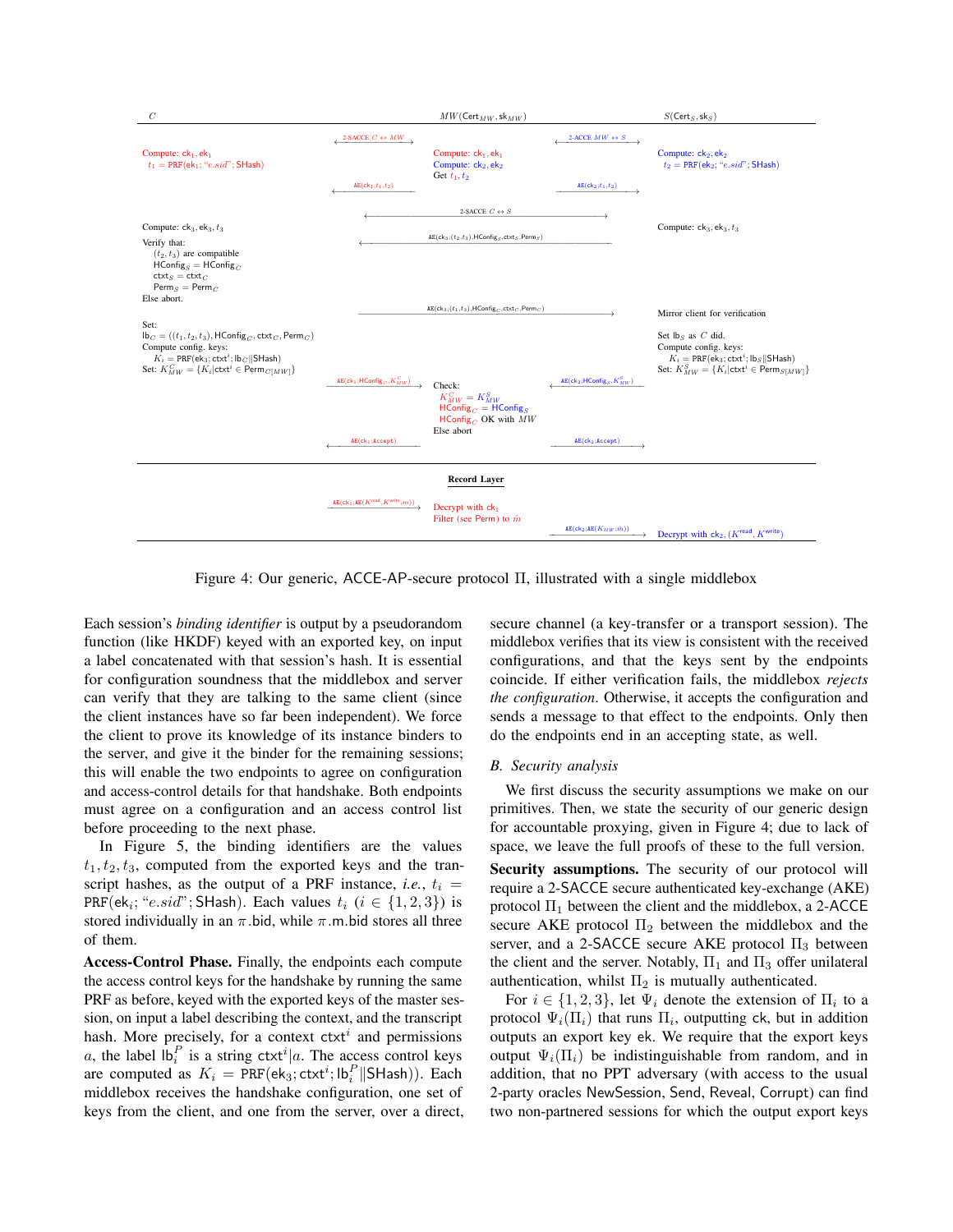are identical, *even* if  $\mathcal A$  can corrupt all servers (for the SACCE protocols) and all parties (for the ACCE protocol). We call the latter property *pseudo-uniqueness of* ek.

Our main reason for this assumption on the export keys is our notion of binding. We need to ensure that each configuration yields a unique set of binders even when a legitimate party in the handshake misbehaves. Such a condition helps us bypass *e.g.*attacks of the triple-handshake kind, like those on mcTLS shown in Section II-C. Two important aspects should be mentioned, regarding the pseudouniqueness assumption: (1) it is non-standard in AKE security (though interestingly it holds for TLS 1.3); (2) we do not require this same condition for the channel keys ck.

We do not demand pseudo-uniqueness of channel keys since they play no part in binding. As we do not consider resumption, or other short-cuts needing stronger keys, we only need channel keys be pseudo-random.

The ACCE-AP-security of the 1-middlebox-version of Π. We provide two security theorems for the multicontext handshake proposed in Figure 4: Theorem 1 captures entity authentication and channel security, and Theorem 2 captures configuration soundness (in its three aspects). The proofs are described in the full version.

Theorem 1. *Let* Π *be protocol in Figure 4, for which*  $\Pi_1, \Pi_2, \Pi_3$  *and*  $\Psi_1, \Psi_2, \Psi_3$  *are defined as above. If*  $\Pi_1, \Pi_3$ *are 2-SACCE secure, and* Π<sub>2</sub> *is 2-ACCE secure, then:* 

*–* Π *guarantees* ACCE*-*AP *entity authentication and channel security;*

Theorem 2. *Let* Π *be the protocol in Fig. 4, for which*  $\Pi_1, \Pi_2, \Pi_3$  *and*  $\Psi_1, \Psi_2, \Psi_3$  *are defined as above. If: (1)*  $\Pi_1, \Pi_3$  *are 2-SACCE secure and*  $\Pi_2$  *is 2-ACCE secure; (2)*  $\Psi_1, \Psi_2, \Psi_3$  *extend*  $\Pi_1, \Pi_2, \Pi_3$  *to also yield export keys* ek *which are indistinguishable from random and pseudo-unique; (3) the KDF used to compute*  $t_1, t_2, t_3$  *is a secure PRF; (4) the hash function used for the recurring session hash is collision-resistant, then:*

*–* Π *is configuration sound w.r.t. partnering, malicious middleboxes, and malicious endpoints.*

These theorems informally guarantee 4 properties: a network adversary cannot convince an (honest) party it is part of a different configuration than is actually the case; all access-control keys are correctly distributed (middleboxes get the keys they are entitled to, and no collusion of malicious middleboxes can learn anything about keys it is not entitled to know); middleboxes can detect malicious behavior in one endpoint (with respect to the permissions); no network adversary can learn anything about the messages sent at the record layer of our multicontext handshake.

The security of the handshake, however, makes no guarantee w.r.t. the integrity and authenticity of messages sent at the proxied record layer. The secure-channel statement guarantees the integrity and authenticity of messages, but only within a two-party session. To capture integrity on the endto-end record layer, we need to consider the *functionalities* and *permissions* of the middleboxes. We do so next.

Record-layer security. For a middlebox MW and a message fragment  $m$  (as given by the division into contexts), let  $m' = MW(m)$  be the message m' obtained by the honest modification of m by  $MW$ . Note that m' could be the same as m, a correctly formatted message other than m, or it could also be an error message ⊥.

For the one-middlebox case, we can prove the following result w.r.t. record-layer security. The case of several middleboxes will be discussed in the full paper, since it presents more problems.

Theorem 3. *For any handshake of the protocol in Figure 4, for all instances ending in an accepting state w.r.t. the configuration, for all contexts, consider a message-fragment* m *sent from one endpoint (which we will call* sender*) to the other endpoint (here called the* receiver*). Assume that the receiver receives a ciphertext* c ∗ *, for which it accepts the authentication of the message, decrypting it to a message fragment* m<sup>∗</sup> *. Then:*

*– If the middlebox is corrupted, but has read-only permissions for the context corresponding to fragments* m, m<sup>∗</sup> *, then*  $m^* = m$ .

*– If the sender is corrupted, but the receiver and middlebox are honest, then*  $m^* = MW(m)$ *.* 

We can make no integrity and authenticity statement for a corrupted middlebox with write access. However, this is a flaw inherent to using read and write keys. The second guarantee in Theorem 3 is something no SSL inspection method, including mcTLS, has so far provided. Indeed, our double-encryption thwarts the middlebox-bypass attack we presented in Section II-C. This is a useful guarantee, as it ensures that honest proxies always perform their due tasks on messages sent to them, even by a dishonest endpoint.

Enhancing integrity. We could also make this integrity guarantee stronger, and ensure, like mcTLS, that a message that is sent unchanged from the honest sender to the honest receiver can be distinguished from a message that modified by a potentially-malicious middlebox with write access. This is easily done by adding a MAC, under, *e.g.*, a key derived from the export key of the master session under a new label. At the record layer, instead of just sending an authenticated encryption under the read and write key of a message, we could also add a MAC of that same message computed with the write key for that fragment. We choose to avoid this overhead, since the guarantees we can offer for the record layer are anyway limited.

## *C. Prototype Implementation*

We built a proof-of-concept implementation of the ACCE-AP-Π protocol instantiated with TLS 1.3, as per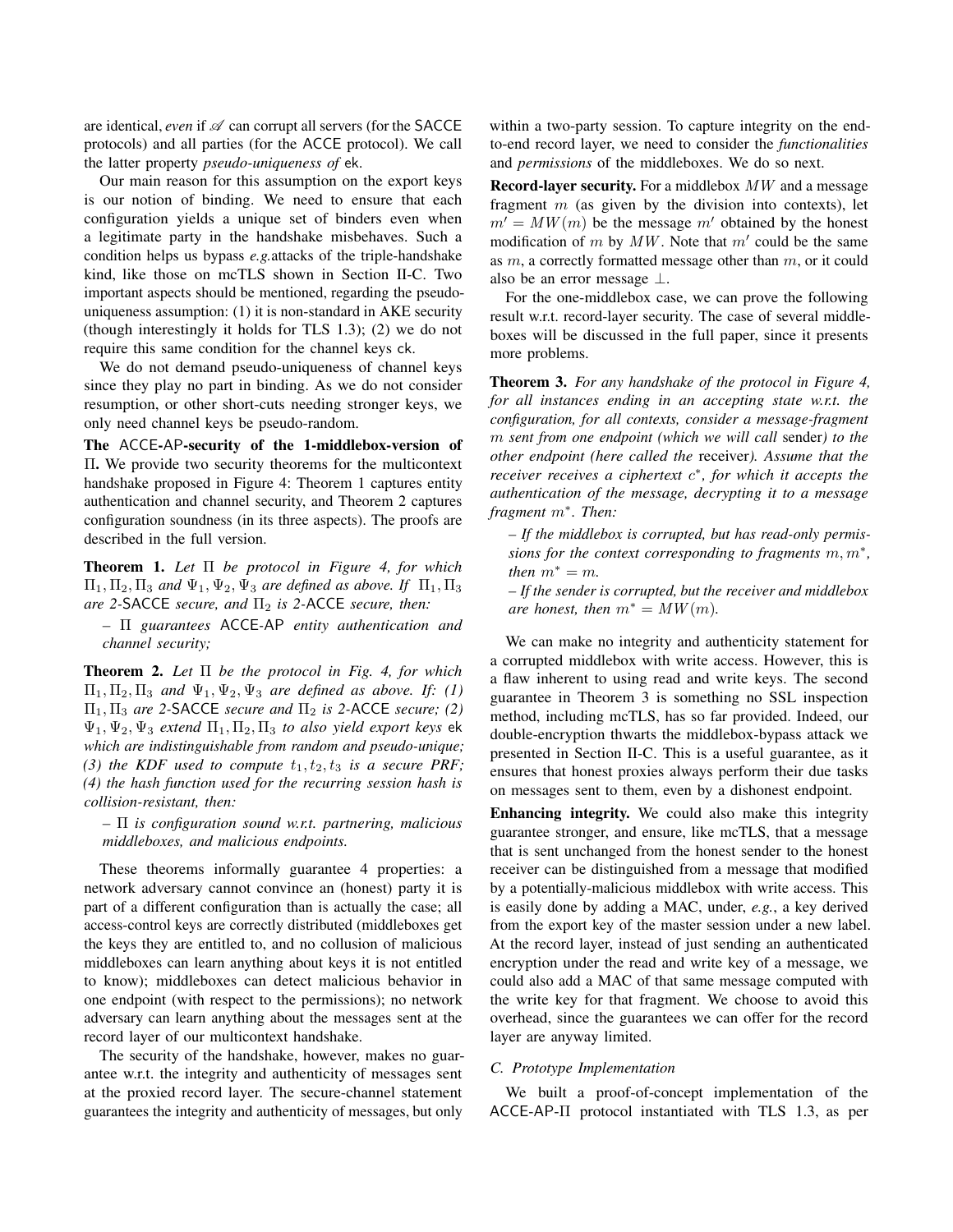depicted in Fig. 5. Our implementation is based on the miTLS [7] library, an implementation of TLS 1.3 (draft 23) in  $F^*$  [37]. We prefer to use miTLS over more mainstream implementations, such as OpenSSL, for several reasons:

- miTLS is written in a modular way, with well-contained local state in the various modules (*e.g.*, the key schedule, negotiation module, handshake state-machine); this simplifies the writing of protocol extensions, in particular when multiple handshakes must be managed simultaneously, compared to implementations with large amount of ambient state. miTLS has been previously used for similar purposes within the FlexTLS tool [12];
- miTLS is designed to enable formal verification. The miTLS implementation of TLS 1.3 is under active development, but the security and correctness of many of its components have been formally proved, including the underlying cryptographic library [38] and the the record layer [5]. Currently, the miTLS implementation does not prove pseudo-uniqueness of exporter keys (which we rely on in our security proofs), but we believe that the key schedule contains all the necessary elements for such a proof, based on the PRF assumptions on HKDF and on the PRF-ODH assumption already in place for key indistinguishability, and that it is likely to be added in the future by the miTLS authors.

Our main change to miTLS is the addition of a new content type and record sub-protocol, which is used for the  $(t_1, t_3)$ and  $(t_2, t_3)$  exchanges and for transmitting  $K_{MW}^C$  and  $K_{MW}^S$ . Using a separate content type means that those messages are invisible to the miTLS handshake and do not interfere with its internal invariant and state machine (in particular, the transcript hashing and post-handshake messages). Similarly, these extra messages do not interfere with the flow of application data, following the multi-stream model of the miTLS record [5], and so do not interfere with the current application guarantees of miTLS.

Our changes are mostly contained to two files within miTLS: the top-level interface (TLS.fst) and the new middlebox sub-protocol (Middlebox.fst). Only minor changes are needed to the handshake to give access to the exporter secretkeyed PRF to the middlebox protocol. Our total changes consist of under 1000 lines of  $F^*$ code, which is less than 5% of the miTLS protocol code. Our prototype implementation is available on Github as a branch of the miTLS repository.<sup>7</sup> We note that this prototype is restricted to a single middlebox whose certificate is known in advance to the client and server, and which has full read and write permissions.

To test our implementation, we use the simple HTTP client/server tool provided by miTLS. For the middlebox, we created a new application that exercises the new options added to the top-level interface TLS.fst. Our middlebox is configured to read and display the traffic, but otherwise performs no function.

We measured the performance of our code when using AES128-GCM record algorithm, HKDF-SHA256 for the key schedule, Curve25519 for the Diffie-Hellman key exchange, and ECDSA on the NIST P-384 curve with SHA-384 for the server and middlebox signatures. We measure a marginal increase in connection time ( $35 \text{ms} \rightarrow 38 \text{ms}$ ), but a significant throughput loss of about 40% (516MB/s  $\rightarrow$  299MB/s) in our experiment, compared to a direct connection between the client and server.

The latency increase is caused by the additional Diffie-Hellman computation at the middlebox, and disappears when PSK or 0-RTT is used. The decrease in throughput is primarily due to the re-encryption overhead, which is done sequentially in our prototype. We believe this overhead can be mitigated by parallelizing encryption and decryption on the middlebox.

### V. CONCLUSIONS

In this paper, we proposed a new security definition, as well as a modular, provably-secure construction of an accountably-proxied secure channel. We hope that our design will provide a better example of how accountability can be achieved without harming the authenticity and integrity of the underlying channel. However, our formal model/definitions are complex, and –even so– we achieve limited record-layer guarantees in multi-middlebox setting. This illustrates the intuitive principle that the more middleboxes are interspersed between the client and the server, the weaker the security of incoming and outgoing messages becomes. If many (potentially-malicious) middleboxes are present, the endpoints may no longer rely on each of the proxies to inspect the traffic. As our analysis suggests, the most important middlebox should then be placed closest to the server to guarantee its functionality is observed.

Finally, our proposed protocol design is not meant to encourage widespread active proxying. Instead, we hope to have shown that, beyond the loss of end-to-end security inherent to proxying, it is difficult to construct a proxied handshake in a sound way. The integrity and authenticity properties of the record layer degrade quickly with the number and position of the corrupted middleboxes, and schemes with more than two proxies are not very efficient. As such, our results indicate that care should be taken before introducing a middlebox, and for sensitive end-to-end communications, they should preferably be eliminated.

#### ACKNOWLEDGEMENTS

P.-A. Fouque, K. Bhargavan, and C. Onete are grateful for the support of the ANR through grant 16 CE39 0012 (SafeTLS). I. Boureanu was in part funded by the Marie Skłodowska-Curie grant No 661362 under EU's Horizon 2020 programme. K. Bhargavan received funding from the European Research Council (ERC) under the European

<sup>7</sup>https://github.com/mitls/mitls-fstar/tree/middlebox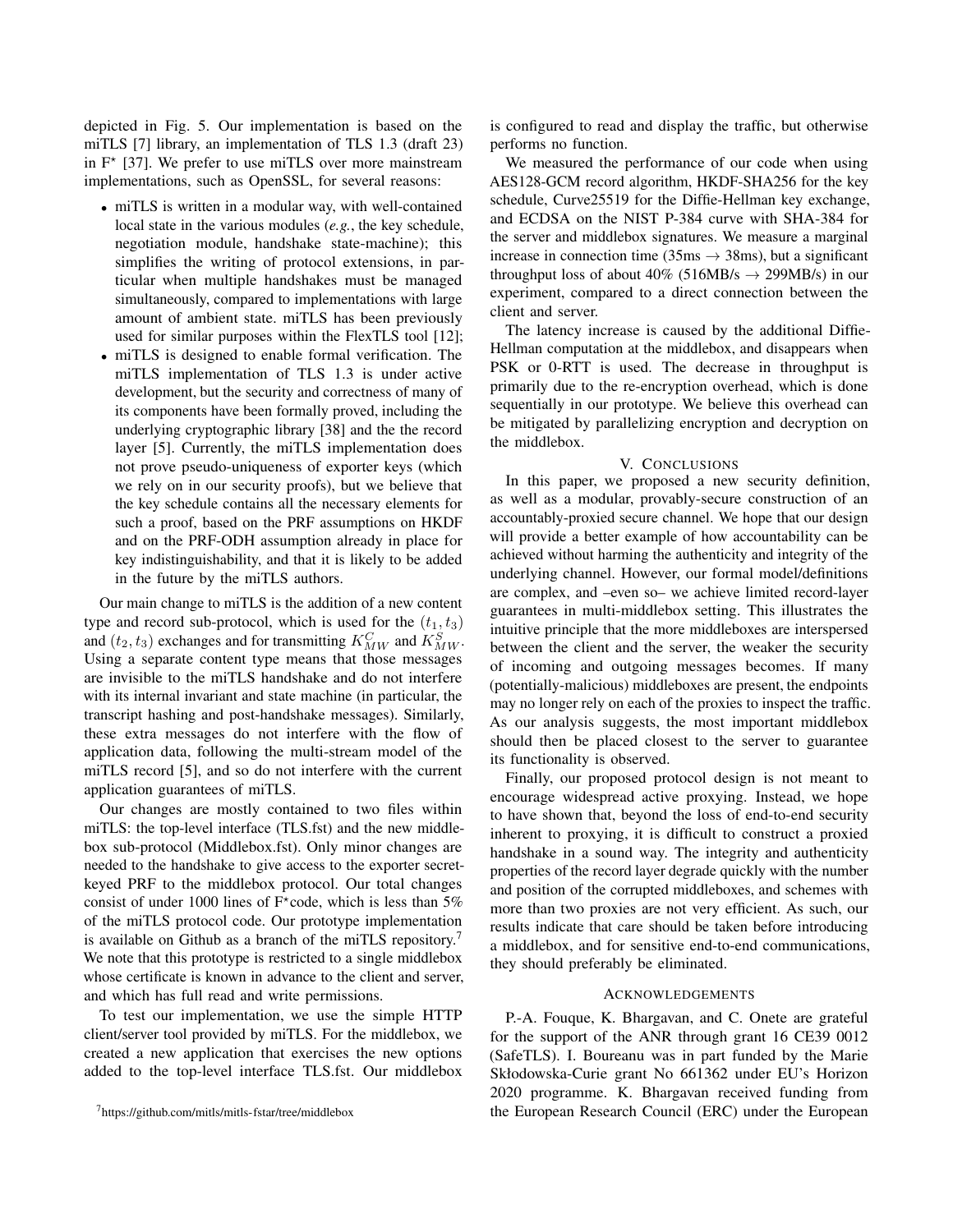Union's Horizon 2020 research and innovation programme (grant agreement no. 683032 - CIRCUS).

#### **REFERENCES**

- [1] S. Alt, P. Fouque, G. Macario-Rat, C. Onete, and B. Richard. A cryptographic analysis of UMTS/LTE AKA. In *Proceedings of ACNS*, volume 9696 of *LNCS*, pages 18–35. Springer, 2016.
- [2] M. Bellare and P. Rogaway. Entity authentication and key distribution. In *Advances in Cryptology — CRYPTO*, pages 232–249, 1993.
- [3] K. Bhargavan, B. Blanchet, and N. Kobeissi. Verified models and reference implementations for the TLS 1.3 standard candidate. In *Proceedings of S&P*, pages 483–502. IEEE, 2017.
- [4] K. Bhargavan, I. Boureanu, P. Fouque, C. Onete, and B. Richard. Content delivery over TLS: a cryptographic analysis of Keyless SSL. In *Proceedings of Euro S&P*, 2017.
- [5] K. Bhargavan, A. Delignat-Lavaud, C. Fournet, M. Kohlweiss, J. Pan, J. Protzenko, A. Rastogi, N. Swamy, S. Zanella-Béguelin, and J. K. Zinzindohoué. Implementing and proving the tls 1.3 record layer. Appears in IEEE S&P (Oakland), 2017. Cryptology ePrint Archive, Report 2016/1178, 2016. http://eprint.iacr.org/2016/1178.
- [6] K. Bhargavan, A. Delignat-Lavaud, C. Fournet, A. Pironti, and P.-Y. Strub. Triple handshakes and cookie cutters: Breaking and fixing authentication over TLS. In *Proceedings of IEEE S&P 2014*, pages 98–113. IEEE, 2014.
- [7] K. Bhargavan, C. Fournet, M. Kohlweiss, A. Pironti, and P. Strub. Implementing TLS with verified cryptopgrahic security. In *Proceedings of IEEE S&P 2013*, pages 445–469, 2013.
- [8] K. Bhargavan, C. Fournet, M. Kohlweiss, A. Pironti, P. Strub, and S. Z. Beguelin. Proving the TLS handshake secure (as it ´ is). In *CRYPTO*, pages 235–255, 2014.
- [9] C. Brzuska, M. Fischlin, N. Smart, B. Warinschi, and S. Williams. Less is more: Relaxed yet composable security notions for key exchange. *International Journal of Information Security*, 12(4):267–297, 2013.
- [10] C. Brzuska and H. kon Jacobsen. A modular security analysis of EAP and IEEE 802.11. In *Proceedings of PKC*, volume 10175 of *LNCS*, 2017.
- [11] C. Brzuska, H. kon Jacobsen, and D. Stebila. Safely exporting keys from secure channels: on the security of EAP-TLS and TLS key exporters. In *EuroCrypt*, 2016.
- [12] B. B. A. Delignat-Lavaud, N. Kobeissi, A. Pironti, and Karthikeyan Bhargavan. FLEXTLS: A tool for testing TLS implementations. In *Proceedings of USENIX WOOT 2015, best paper award*, 2015.
- [13] B. Dowling, M. Fischlin, F. Günther, and D. Stebila. A cryptographic analysis of the TLS 1.3 handshake protocol candidates. In *ACM CCS*, pages 1197–1210, 2015.
- [14] B. Dowling, M. Fischlin, F. Günther, and D. Stebila. A cryptographic analysis of the TLS 1.3 draft-10 full and pre-shared key handshake protocol. IACR ePrint archive, https://eprint.iacr.org/2016/081, 2016.
- [15] Z. Durumeric, Z. Ma, D. Springall, R. Barnes, N. Sullivan, E. Bursztein, M. Bailey, J. Halderman, and V. Paxson. The security impact of HTTPS interception. In *Proceedings of NDSS*, 2017.
- [16] M. Fischlin and F. Günther. Replay attacks on zero roundtrip time: the case of the TLS 1.3 handshake candidates. In *Proceedings of Euro S& P*, pages 60–75. IEEE, 2017.
- [17] P. Fouque, G. Macario-Rat, C. Onete, and B. Richard. Achieving better privacy for the 3gpp aka protocol. In *Proceedings of PETS (PoPETS)*. De Gruyter, 2016.
- [18] R. Grahm. Extracting the SuperFish certificate. http://blog.erratasec.com/2015/02/extracting-superfishcertificate.html, 2015.
- [19] F. Günther, B. Hale, T. Jager, and S. Lauer. 0-RTT key exchange with full forward secrecy. In *Advances in cryptology – EUROCRYPT*, volume 10212 of *LNCS*, pages 519–548. Springer, 2017.
- [20] T. Jager, F. Kohlar, S. Schäge, and J. Schwenk. On the security of TLS-DHE in the standard model. In *Advances in Cryptology – CRYPTO*, volume 7417 of *LNCS*, pages 273–293. Springer, 2012.
- [21] T. Jager, J. Schwenk, and J. Somorovsky. On the security of TLS 1.3 and QUIC against weaknesses in PKCS#1 v1.5 encryption. In *Proceedings of ACM CCS 2015*, 2015.
- [22] M. Kohlweiss, U. Maurer, C. Onete, B. Tackmann, and D. Venturi. (de-)constructing TLS. IACR ePrint archive, report 020/2014, 2014.
- [23] M. Kohlweiss, U. Maurer, C. Onete, B. Tackmann, and D. Venturi. (De-)constructing TLS 1.3. In *Proceedings of Indocrypt*, volume 9462 of *LNCS*, pages 85–102. Springer, 2015.
- [24] H. kon Jacobsen. A modular security analysis of eap and ieee 802.11. Ph.D. thesis, 2017.
- [25] H. Krawczyk, K. Paterson, and H. Wee. On the security of the TLS protocol: A systematic analysis. In *Proceedings of CRYPTO 2013*, volume 8042 of *LNCS*, pages 429–448, 2013.
- [26] H. Krawczyk and H. Wee. The OPTLS protocol and tls 1.3. In *Proceedings of Euro S&P*. IEEE, 2016.
- [27] O. Levillain, B. Gourdin, and H. Debar. TLS record protocol: Security analysis and defense-in-depth countermeasures. In *Proceedings of ACM ASIACCS 2015*, pages 225–236. ACM, 2015.
- [28] X. Li, J. Xu, Z. Zhang, D. Feng, and H. Hu. Multiple handshakes security of TLS 1.3 candidates. In *Proceedings of S&P*, pages 485–505. IEEE, 2016.
- [29] A. T. Ltd. Comparing approaches for web and DNS infrastructure security. goo.gl/PBD2N6, 2016.
- [30] D. Migault, K. Ma, Ericsson, R. Rich, Akamai, S. Mishra, V. Communications, O. G. de Dios, and Telefonica. Lurk tls dtls use cases. https://tools.ietf.org/html/draft-mglt-lurk-tlsuse-cases-02, 2016.
- [31] P. Morrissey, N. Smart, and B. Warinschi. A modular security analysis of the TLS handshake protocol. In *Proceedings of ASIACRYPT 2008*, volume 5350 of *LNCS*, pages 55–73, 2008.
- [32] D. Naylor, R. Li, C. Gkantsidis, T. Karagiannis, and P. Steenkiste. And then there were more: Secure communication for more than two parties. In *the 13th International Conference on emerging Networking EXperiments and Technologies*, pages 88–100, 2017.
- [33] D. Naylor, K. Schomp, M. Varvello, I. Leontiadis, J. Blackburn, Diego R. López, K. Papagiannaki, Pablo Rodriguez Rodriguez, and P. Steenkiste. Multi-Context TLS (mcTLS): Enabling Secure In-Network Functionality in TLS. In *Proceedings of SIGCOMM 2015*, pages 199–212. ACM, 2015.
- [34] M. O'Neill, S. Ruoti, K. Seamons, and D. Zappala. TLS proxies: Friend or foe. In *Proceedings of IMC*, pages 551– 557, 2016.
- [35] T. Ormandy. Cloudflare reverse proxies are dumping uninitialized memory. https://bugs.chromium.org/p/projectzero/issues/detail?id=1139, 2015.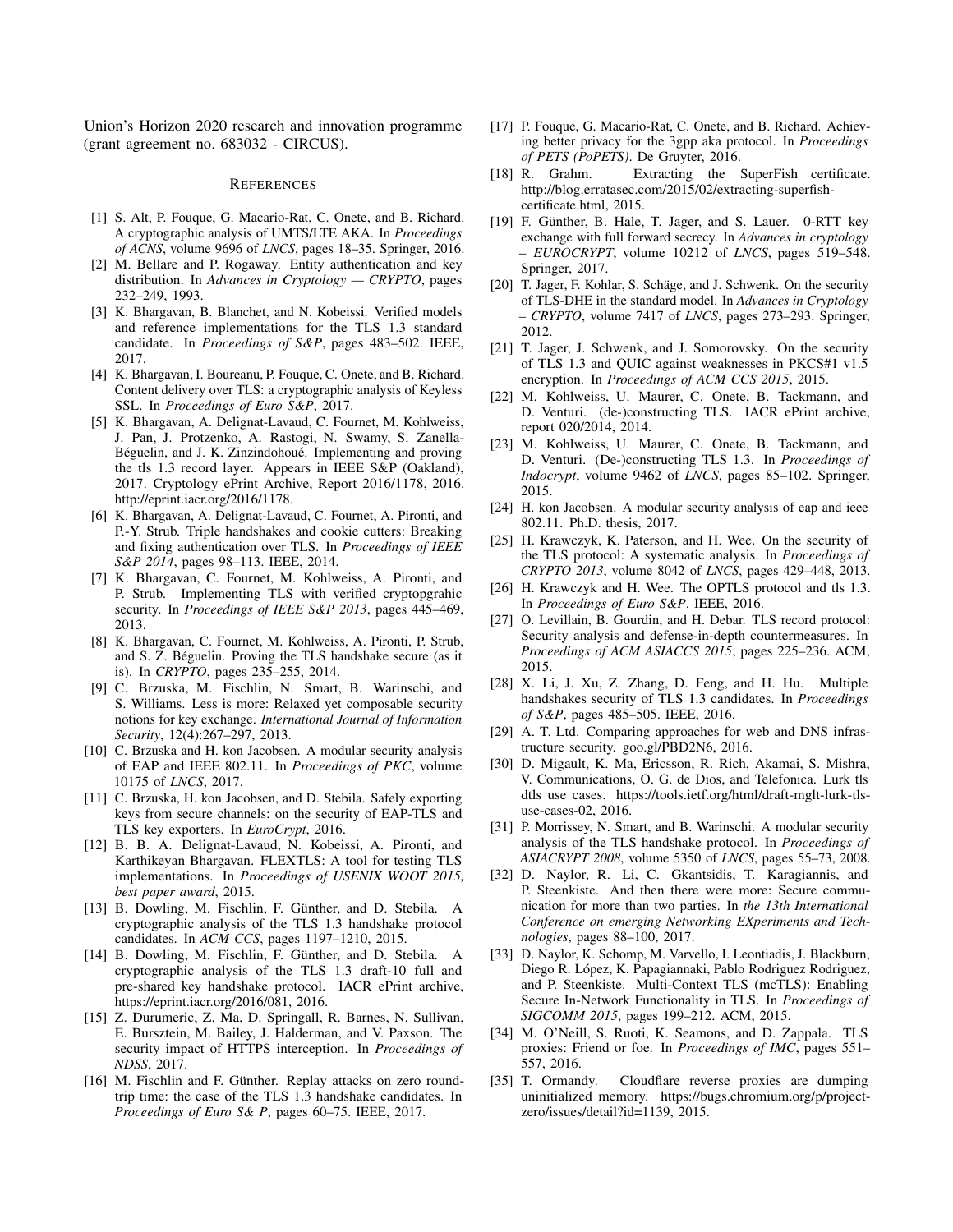- [36] K. Paterson, T. Ristenpart, and T. Shrimpton. Tag size does matter: Attacks and proofs for the TLS record protocol. In *Advances in Cryptology — ASIACRYPT 2011*, volume 7073 of *LNCS*, pages 372–389. Springer-Verlag, 2011.
- [37] N. Swamy, C. Hritcu, C. Keller, A. Rastogi, A. Delignat-Lavaud, S. Forest, K. Bhargavan, C. Fournet, P.-Y. Strub, M. Kohlweiss, J.-K. Zinzindohoue, and S. Zanella-Béguelin. Dependent types and multi-monadic effects in F\*. In *43nd ACM Symposium on Principles of Programming Languages, POPL 2016*, pages 256–270, 2016.
- [38] J. K. Zinzindohoué, K. Bhargavan, J. Protzenko, and B. Beurdouche. Hacl\*: A verified modern cryptographic library. Appears in ACM CCS 2017. Cryptology ePrint Archive, Report 2017/536, 2017. http://eprint.iacr.org/2017/536.

## APPENDIX A.

#### RELATED WORK

Two-party authenticated key-exchange protocols are an old and well-studied primitive [2] and various notions of channel security have been formalized and applied to TLS 1.2 [20], [25], [8], [22], [31], [36], [27] and 1.3 [13], [14], [19], [16], [3], [28], [23], [26], [21]. However, as Bhargavan et al. [4] showed in the context of TLS, and as Alt et al. [1] and Fouque et al.  $[17]$  – in the context of mobile networks, expanding two-party handshakes to include even a single, dedicated middlebox can expose the obtained channel to serious attacks. Our work reuses some parts of [4]'s security model, specifically the elegant way in which multiparty protocols can be viewed as compositions of 2-party AKE schemes; however, the scope of our paper is fundamentally different. The work of Bhargavan et al. centers around a particular type of caching middlebox, with all-or-nothing access rights to server contents. In this paper, our goal is to provide finer-grained access-rights (as defined through contexts) to both client- and server-side middleboxes.

Other approaches to delegated or proxied AKE protocols exist. Composition-centric approaches, such as those of Brzuska et al. [11], [10] and Jacobsen [24] capture the threeparty handshake usually deployed in WLANs (also called the 4-way-handshake protocol). The main goals of that work is to prove that a handshake consisting of three separate executions of different AKE protocols, relying on different credentials, can still yield a secure channel. This is different from our case, for several reasons. The handshakes involved in the EAP protocol do not interfere with each other and can be treated independently, whereas in mcTLS and our protocol, keys are simultaneously established and distributed to multiple middleboxes. Furthermore, since our middleboxes have finer-grained access rights, record layer security in our setting is more subtle.

Our construction builds on the existing mcTLS protocol [33], which is a novel and a fundamentally different way of thinking about proxying TLS connections. In parallel to our work, a different variant of mcTLS, called middlebox TLS (mbTLS) [32], has been recently proposed. Like our protocol, mbTLS tries to keep more of the TLS handshake unchanged.

However, mbTLS appears more focused on the networkarchitecture than on (formal) security guarantees. It also dedicates a significant part of its thrust to non-security properties (e.g., deployability, backwards compatibility). Different to our design, mbTLS looks at achieving certain security guarantees between two hops via the use of attestation, and at integrating the latter in the TLS handshake. But, unlike both mcTLS and mbTLS, we show how our design can be concretely instantiated with TLS 1.3, and we prove our proposal secure formally.

#### APPENDIX B.

## INSTANTIATING OUR DESIGN WITH TLS 1.3

Fig. 5 shows how to optimally instantiate our ACCE-APsecure design called  $\Pi$ , with TLS  $1.3^8$ .

We presented our modular, ACCE-AP-secure design called Π for 1 middlebox, in an abstract manner, using generic authenticated key-exchange protocols. We will now show how this translates into a more concrete design, when the underlying authenticated key-exchange protocol used as the building block is TLS 1.3; to illustrate the computations therein, we will focus more on the server party  $S$ . I.e., one server-instance will "liaise" directly with the middlebox (in Figure 5, computations by this server-instance are written in blue). Another server-instance will "liaise" with the client (in Figure 5, computations by this server-instance are written in black). Similarly, one client-instance will "liaise" directly with the middlebox (written in red, on Figure 5), and one will "liaise" with the server (written in black, on Figure 5). For *each* instance, the normal computations for TLS1.3 take place: a handshake transport key htk is derived (in two stages: first, the TLS1.3 handshake secret hs is derived using HKDF.extract $(\cdot)$  over the TLS1.3 early secret es and using as secret input *e.g.* the value  $g^{yz'}$  produced by S's blue instance; second, the HKDF.expand( $\cdot$ ) is used over hs, a finished key fk is derived (fk is derived using  $HKDF. expand(·)$  of the base-key), and finally a transport key tk and export keys ek are derived (as explained in the TLS 1.3 draft). As per TLS1.3, after each handshake transport key htk is derived, the TLS 1.3 handshake messages thereafter are encrypted using htk, and the finished messages are encrypted with fk. In Figure 5, we use the notation  $AE(ht; \cdot)$  to denote the authentication encryption of a message under the appropriate handshake traffic key. We can see that the ACCE part of our design, instantiated herein via TLS1.3 handshake, ends in each session –as expected– with the Finished messages. Clearly, the transport keys tk on Fig. 5 correspond to what in our generic ACCE-AP-secure construction Π was denoted as the ck keys.

Then, the *binding phase* can start, whereby different  $t_i$  (with  $i \in \{1,2,3\}$ ) are produced by particular nodes

<sup>8</sup>The newest draft of the TLS 1.3 handshake can be found at https: //tools.ietf.org/html/draft-ietf-tls-tls13-21.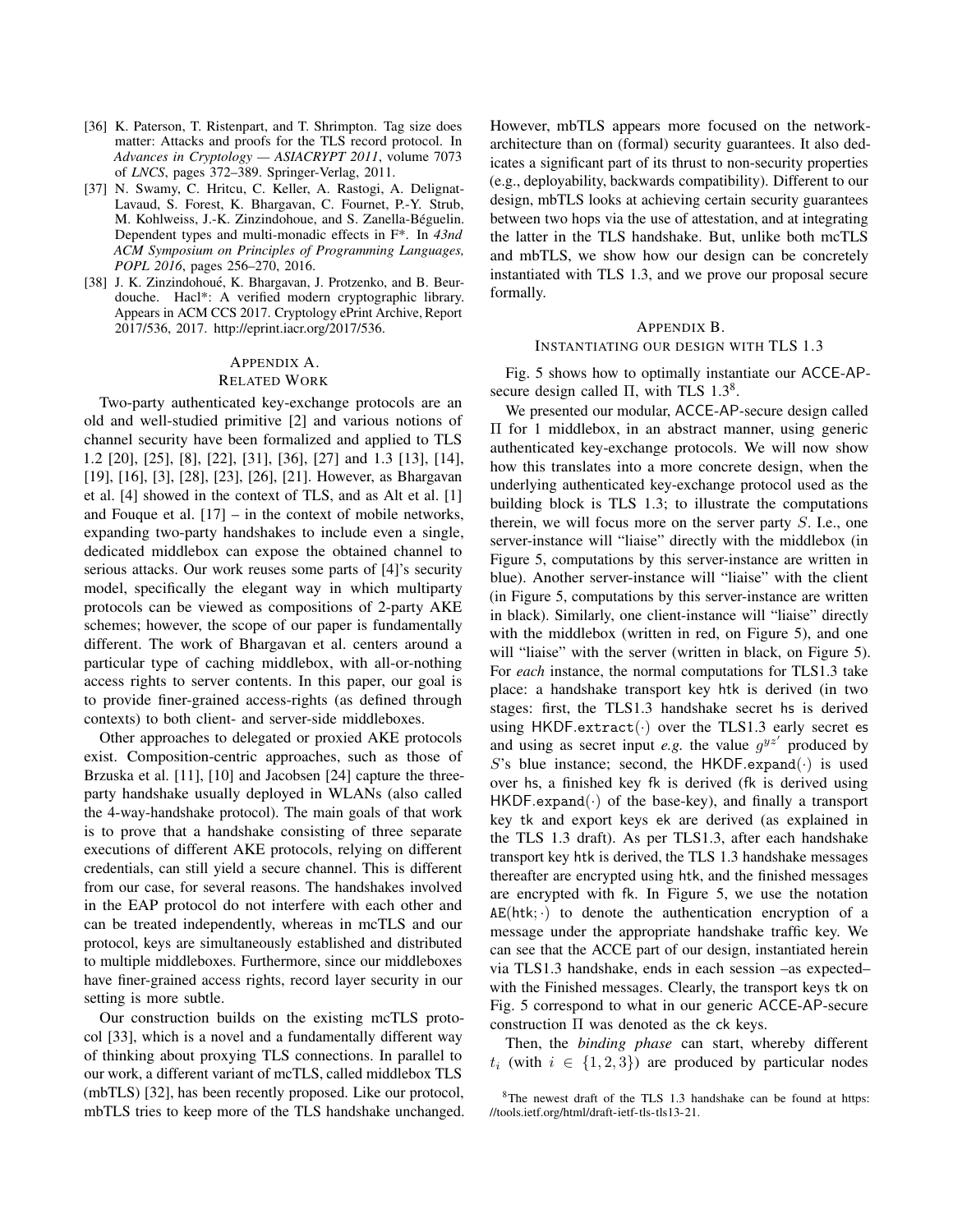

Figure 5: Instantiating our ACCE-AP-secure construction Π, instantiated with TLS 1.3

of the communication and are sent across in a particular order, encrypted with the transport key. To this end, we write  $AE(tk; \cdot)$  for the authenticated encryption under a relevant traffic key tk. Like in our generic ACCE-AP-secure construction Π, we use a PRF keyed on the relevant ek and applied over the hash of the session thus far to compute the t, binding values, *i.e.* the binder  $t_2$  calculated by the server for the session it has with the middlebox is done as  $t_2$ =PRF(ek; "*e.sid*"; SHash). Similarly, the server computes a binder  $t_3$  for the session it has with the client. All the configuration, the permissions and the binders  $t_1$  and  $t_2$ are placed by the server in  $mcH<sub>S</sub>$ , which is sent (via the MW) encrypted with the transport key tk that  $S$  now shares with the client. Similarly, after the handshake phase, the client calculates binder  $t_1$  (for the session C has with the middleware), and binder  $t_3$  (for the session C has with the server). As it receives  $mcH<sub>S</sub>$ , the client checks the configuration, permissions and  $t_3$  (as sent by  $S$ ).

If no fault is encountered by  $C$  in the checks of the configurations and binder  $t_3$  as received from S (via MW), then the phase of the *computation of the access keys* can begin. C will compute the access keys for the MW and send them across to the MW, encrypted with the transport key tk that C shares with  $MW$ , *i.e.* AE(tk; HConfig,  $K_{MW}^C$ ) (recall that the color red simply denotes the session  $C - MW$ ). C will also package all the 3 binders along with the configuration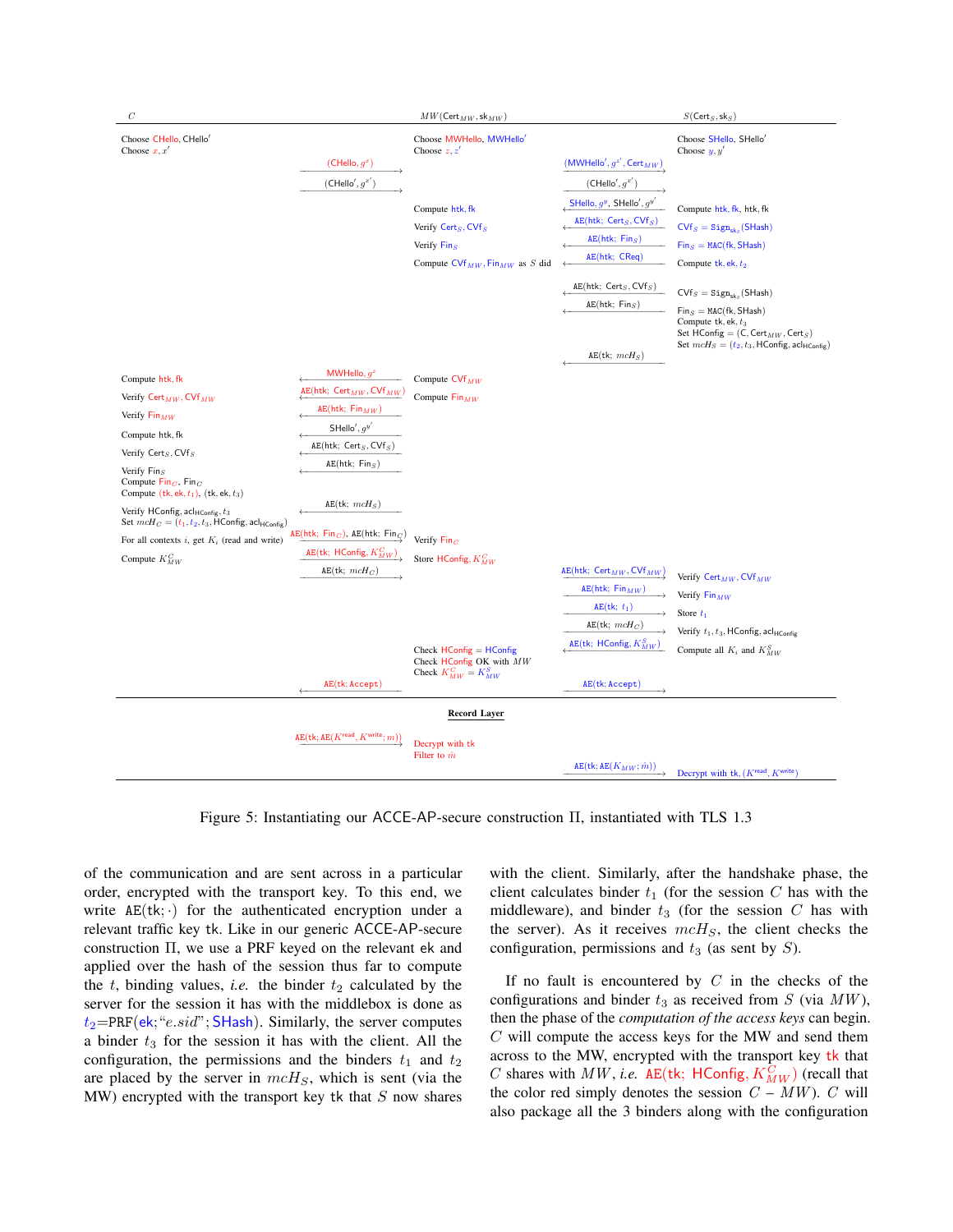and permissions into  $mcH_C$  which he sends to S, encrypted with the transport key tk that  $C$  shares with  $S$  (via  $MW$ ), *i.e.* AE(tk;  $mcH_C$ ).

Upon receiving  $AE$ (tk; HConfig,  $K_{MW}^C$ ) from C, the  $MW$  can store the config and permissions as sent by  $C$  and retrieve the binders (notably  $t_1$ ) from  $K_{MW}^C$ . To this end, recall from the main manuscript that  $K_{MW}^C$  is composed of a series of keys  $K_i = \text{PRF}(\text{ek}_3; \text{ctxt}^i; mcl_C || \text{SHash})),$ one for each context *i*. Importantly, having retrieved  $t_1$ , the middleware can send it encrypted with the transport key it shares with the server to the server, *i.e.* AE(tk;  $t_1$ ) (recall that the color blue simply denotes the session  $S - MW$ ).

From AE(tk;  $mcH_C$ ) and AE(tk; t<sub>1</sub>), the server can store  $t_1$  but also check that  $t_1$  and  $t_3$  as seen by C are the same as produced by himself (in the case of  $t_3$ ) and received by the middlebox (in the case of  $t_1$ ). From here on, if no fault was found by S, then he will compute the access keys at his end and send them to the middlebox, as done previously by  $C$ , but  $-$ of course– encrypted with the key tk for the  $S-MW$  session, *i.e.* AE(tk; HConfig,  $K_{MW}^S$ ) (recall that the colour blue simply denotes the session  $S - MW$ ). So, at this point the middleware can confront the configs, permissions and keys as received from  $C$  and from  $S$ , to check that they are the same. From here, upon success, the configuration acceptance messages can be sent and the application layer exchanges can begin thereafter.

## APPENDIX C. AKE & ACCE SECURITY

The AKE and ACCE models. We now briefly review the AKE and ACCE security notions, using the notations of Brzuska et al. [11].

Parties and instances. Both models are defined in the context of a set  $\mathscr P$  of parties, which is formed of two disjoint subset, the client set  $\mathscr{C}$ , and the server set  $\mathscr{S}$ . Parties are associated with private keys sk and associated public keys pk, which are certified by certifying authorities. Each protocol session in which a party is involved describes an *instance* of that party;  $\pi_i^m$  denotes the m-th instance of party  $P_i$ . Each instance is associated with a set of attributes, the sessionspecific ones intrinsically pertaining to the instances, whereas the long-term ones being "inherited" by instances from their "owning" parties.

For the *ACCE* model, the attributes are as follows: 1) The **private key**  $\pi_i^m$ .sk := sk<sub>i</sub> and **public key**  $\pi_i^m$ .pk := pk<sub>i</sub> of an instance  $\pi_i^m$  of party  $P_i$ ; 2) The **role**  $\pi_i^m \cdot \rho \in \{init, resp\}$ of P<sup>i</sup> , *i.e.*, that of an *initiator* (the party that initiates the execution of the protocol) or of a *responder* (the party responding in that execution); 3) The session identifier  $\pi_i^m$  sid of an instance; 4) The **partner identifier**,  $\pi_i^m$  pid is either a party identifier  $P_j$  or, in unilateral authentication, it can be a label "Client"denoting the client with whom the party  $P_i$  believes to be communicating. 5) The **acceptanceflag**  $\pi_i^m \alpha$  is 1 or 0 denoting that party respectively accepts or rejects the partner's authentication; to begin with and prior to the end of the handshake, this attribute is set to ⊥; 6) The **revealed bit**  $\pi_i^m \cdot \gamma$  is 1 or 0 denoting that party has had its session keys revealed or not; to begin with, 0 is assigned to this attribute; 7) The **channel-key**,  $\pi_i^m$  ck is set to a nonnull bitstring when  $\pi_i^m$  ends in an accepting state; prior to the successful end of the session, this attribute is set to  $\perp$ ; 8) The **left-or-right** bit  $\pi_i^m$ .b, sampled at random when the instance is generated and used in the key-indistinguishability and channel-security games; 9) The **transcript**  $\pi_i^m \tau$  of the instance, containing the suite of messages received and sent by this instance, as well as all public information.

A crux notion of the ACCE models is that of *partnering*: two instances  $\pi_i^m$  and  $\pi_j^n$  are *partnered* if their identifiers  $\pi_i^m$  sid and  $\pi_j^n$  sid are equal and non- $\perp$ .

ACCE/AKE games and adversarial queries. In the ACCE model, a MiM adversary can interact with parties in concurrent or sequential session. His interaction is formally captured via a series of oracles. I.e., the NewSession $(P_i, \rho, pid)$  oraclequery produces a new instance of  $P_i$ . Sending a message  $mes$ to such an instance  $\pi_i^m$  is modelled via the MiM issuing a Send $(\pi_i^m, mes)$  query. The Corrupt $(P_i)$  queries encapsulate the MiM learning party  $P_i$ 's secret key. Querying Reveal $(\pi^m_i)$ denotes the MiM finding out the channel keys for an accepting instance  $\pi_i^m$ .

In the AKE models, the MiM has access to all the above ACCE queries, as well as to the  $\text{Test}(\pi_i^m)$  oracle. On such a query, the output is either the real channel keys  $\pi_i^m$ .ck computed by the accepting instance  $\pi_i^m$  or some random keys of the same length.

To define ACCE/AKE security on top of a MiM adversary  $\mathscr A$  having access to all the oracles above, we also need to employ the notion of session freshness.

Session freshness. A session  $\pi_i^m$  is *fresh* with intended partner  $P_j$ , if the following holds: 1) upon the last query of the adversary  $\mathscr{A}$ , the uncorrupted instance  $\pi_i^m$  has finished its session in an accepting state, with  $\pi_i^m$  pid =  $P_j$ ; 2)  $P_j$  is uncorrupted; 3) no Reveal query was made for the  $\pi_i^m, \pi_j^n$ . AKE Entity Authentication (EA). In the entity authentication game, the adversary queries the NewSession $(P_i, \rho, pid)$ ,  $\mathsf{Send}(\pi^m_i, mes), \ \mathsf{Reveal}(\pi^m_i), \text{ and } \mathsf{Corrupt}(P_i) \text{ oracles and }$ its goal is to make one instance,  $\pi_i^m$ , end in an accepting state, with partner ID  $P_j$ , which must be uncorrupted, such that no other unique instance of  $P_j$  partnering  $\pi_i^m$  exists. The adversary's advantage in this game is its winning probability. AKE Key-indistinguishability (KI). In the KI game,  $\mathscr A$  makes queries to the NewSession $(P_i, \rho, pid)$ ,  $\mathsf{Send}(\pi^m_i, mes),\ \mathsf{Reveal}(\pi^m_i),\ \mathsf{and}$ 

Corrupt( $P_i$ )) oracles and makes a single Test query for a *fresh* instance  $\pi_i^m$ . It wins if it can guess this party's correctly randomly-chosen bit  $\pi_i^m$ .b. The adversary's advantage is the absolute difference between its winning probability and  $\frac{1}{2}$ . The AKE security of a protocol is given by the sum of the advantages an adversary has to break